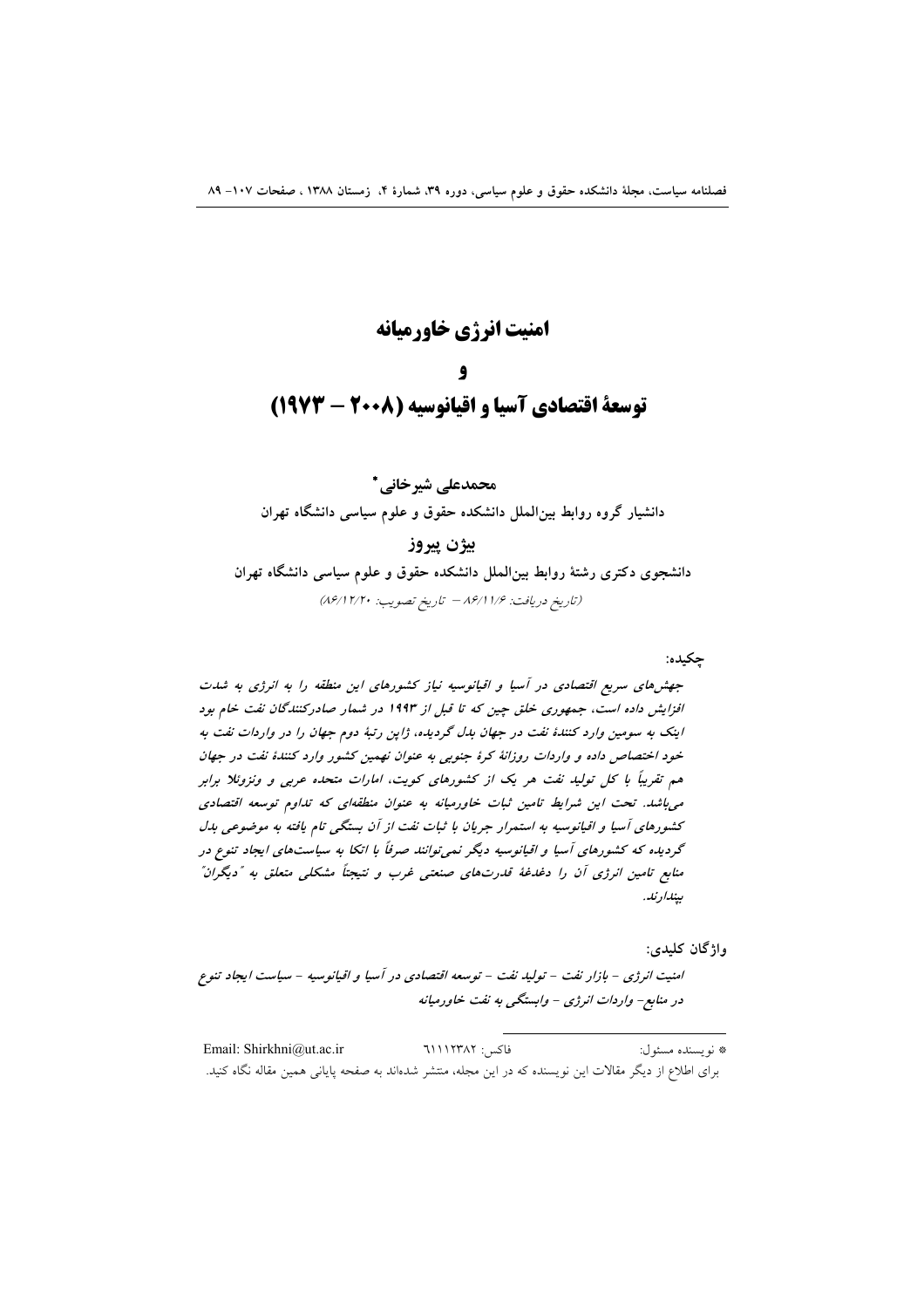از زمان وقوع شوک اول نفتی در اکتبر ۱۹۷۳ تا به امروز به رغم تمامی تغییرات به وقوع پیوسته در فن[وریهای مرتبط با تولید و نیز مصرف بهینهٔ انرژی، دو خصیصهٔ اصلی در بازار بینالمللی انرژی همچنان بدون تغییر باقیمانده است: یکی آنکه نفت همچنان جایگاه خود را به عنوان اصلی ترین حامل انرژی در این بازار حفظ نموده و دوم آنکه تعداد رو به رشدی از کشورهای جهان برای تامین انرژی همچنان نیازمند به تولیدات نفت خاور میانه باقی ماندهاند.

از نقطه نظر کشورهای مصرفکنندهٔ انرژی "امنیت انرژی" به معنی در دسترس بودن منابع قابل اعتماد و با ثبات تامین انرژی با قیمتهای به طور منطقی قابل قبول می باشد. قابل اعتماد بودن منابع به معنی پایین بودن ریسک بروز هر گونه وقفهٔ جدی در تامین انرژی از محل منابع بوده و "به طور منطقی قابل قبول" بودن قیمتها هم به معنی پایین بودن ریسک افزایش ناگهانی و شدید قیمت انرژی قابل خریداری از محل این منابع می باشد.

در سه دهه اخیر رشد اقتصادی پرشتاب منطقهٔ آسیا و اقیانوسیه کشورهای این منطقه را به مصرف کنندگان مهم انرژی و نیز صادرکنندگان جدید انواع محصولات ساخته شده صنعتی و مصرفی در جهان تبدیل نموده و این امر امنیت انرژی را در حالی به یک ملاحظهٔ بسیار حائز اهمیت برای این کشورها در عرصهٔ بینالمللی بدل نموده که کشورهای منطقهٔ اسیا و اقیانوسیه نه فقط در خارج از منطقهٔ خود فاقد هر گونه نفوذ سیاسی و یا قدرت نظامی برای ایفای نقشرهای امنیتی هستند، بلکه اغلب این کشورها حتی در منطقهٔ خود نیز در تمام سالهای جنگ سرد به پیمانهای دو یا چند جانبهٔ نظامی با ایالات متحدهٔ امریکا برای تضمین امنیت ملی وابسته بوده و این نوع وابستگیهای امنیتی که مشابه آن در میان کشورهای نفتخیز عرب در منطقهٔ خاورمیانه نیز به چشم می خورد با پایان جنگ سرد نه تنها خاتمه پیدا نکرده بلکه استمرار يافته است.

در سال@ای اخیر هم در کشورهای نفت خیز خاور میانه و هم در کشورهای تازه صنعتی شدهٔ منطقهٔ آسیا و اقیانوسیه اشتیاق چشمگیری به انجام هزینههای نظامی قابل مشاهده میباشد: جمهوری خلق چین با ٤٥ میلیارد دلار هزینهٔ نظامی در سال ۲۰۰۷ رتبهٔ سوم هزینههای نظامی را در میان تمام کشورهای جهان (بعد از امریکا با ٦٢٣، فرانسه ٧٠ و انگلستان ٦٦ میلیارد دلار) داشته که این میزان هزینه برای چین به عنوان یکی از ٥ قدرت بزرگ نظامی در جهان غیرمعمول نیست، اما در همین سال ژاپن هم با ٤١ میلیارد دلار هزینهٔ نظامی در حالی جایگاه ششم را (بعد از آلمان با ٤٢ میلیارد دلار) به خود اختصاص داده که ابر قدرت دیگر جهان فدراسیون روسیه با ٤٠ میلیارد دلار جایگاه هفتم هزینههای نظامی را در جهان دارا میباشد. کرهٔ جنوبی با ۲۹ میلیارد دلار جایگاه دهم هزینههای نظامی جهان را بعد از عربستان با ۳۰ میلیارد دلار دارد. هندوستان با ۲٤ و استرالیا با ۱۹ میلیارد دلار در جهان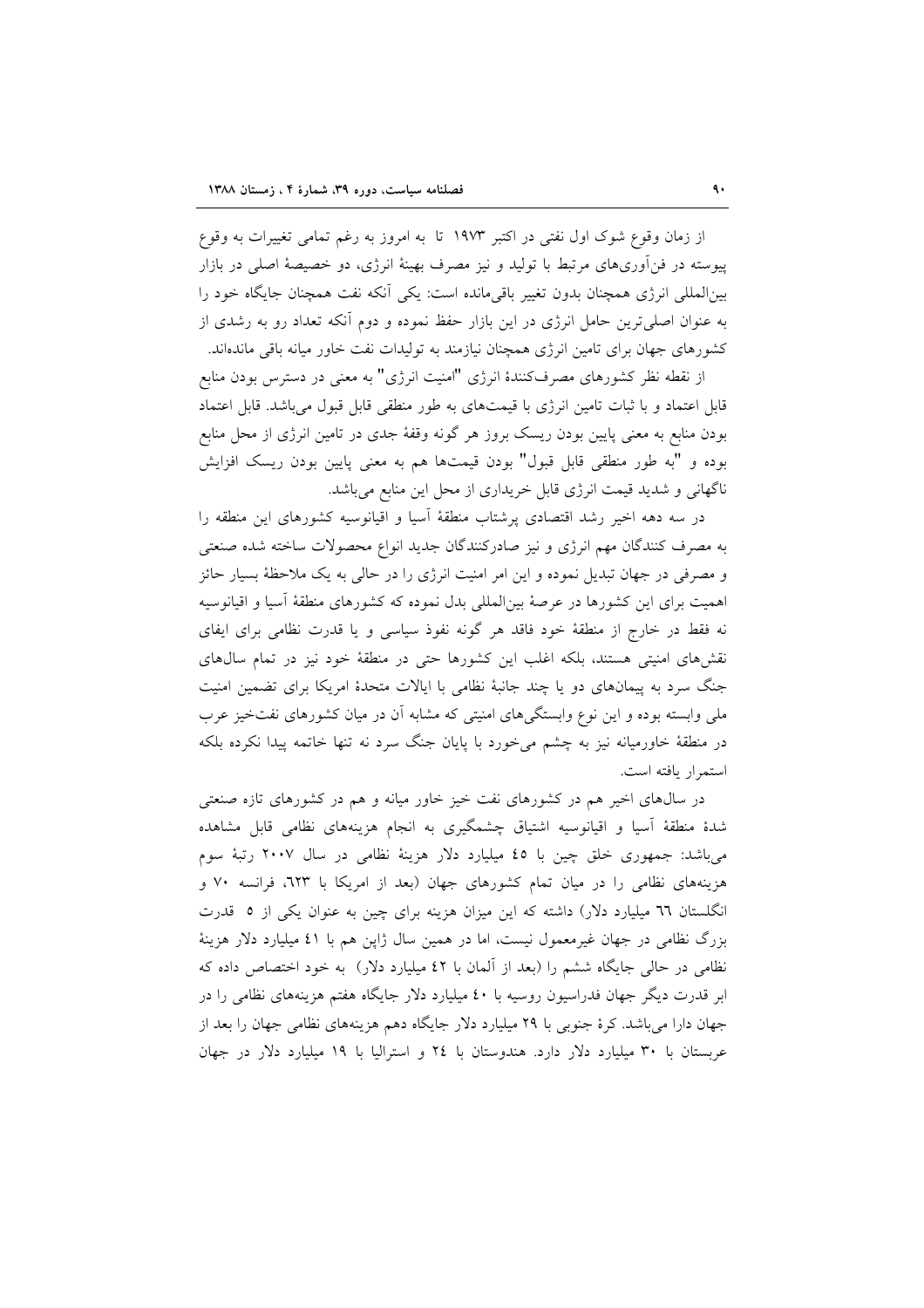دوازدهم و سیزدهم هستند و سنگاپور در حالی با بیش از ۷ میلیارد دلار جایگاه بیست و دوم جهان را دارد که جمهوری اسلامی ایران (در سخاوتمندانهترین برآوردها) با حدود ٦ میلیارد دلار هزینهٔ نظامی (یعنی ۱۰ میلیارد دلار کمتر از ترکیه) یک قدرت خطرناک منطقهای معرفی می شود. در منطقهٔ آسیا و اقیانوسیه هزینههای نظامی هر یک از کشورهای اندونزی، تایلند، مالزی، فیلیپین، ویتنام و زلاندنو به مراتب بیشتر از کشور سوریه بوده که با ۸۵۰ میلیون دلار هزينهٔ نظامي ٰ در پرتنشترين بخش از خاور ميانه قرار گرفته است (CIA, 2008).

بروز مجدد شرایطی که منجر به وقوع شوک نفتی اول گردید در بازار امروز انرژی جهان تقریباً به طور کامل غیر محتمل می،نماید، شوک نفتی اول نتیجهٔ تحریم کشورهای حامی اسراییل در جنگ اکتبر سال ۱۹۷۳ این کشور با سوریه و مصر (جنگ یوم کیپور) توسط کشورهای عرب تولیدکنندهٔ نفت بود و واقعیت این است که احتمال این که حتبی در صورت ظهور شرایطی مشابه (مثلاً بروز درگیری نظامی میان سوریه و اسراییل) کشورهای عربی تولیدکنندهٔ نفت مجدداً تحریمی مشابه آنچه جهان در اکتبر ۱۹۷۳ شاهد آن بود را علیه مصرفکنندگان طرفدار اسراییل در دستور کار خود قرار دهند با توجه به ماهیت ارتباطات سیاسی نظامهای حاکم بر کشورهای تولید کننده و نیز شدت وابستگیهای سیاسی– اقتصادی كشورهاى توليد كنندهٔ نفت به دول مصرف كننده غربى بسيار غير محتمل مى نمايد. بگذريم از این که در حقیقت تحریم نفتی سال ۱۹۷۳ علیه حامیان غربی اسراییل هم عملاً جز تهییج افکار عمومی کشورهای غربی علیه اعراب و به نفع اسراییل تاثیر مشخص دیگری بر نتیجهٔ آن جنگ نداشت.

شرایطی که منجر به وقوع شوک یا بحران نفتی دوم نفتی گردید موضوعی است که به سادگی نمی توان احتمال وقوع مجدد أن را نادیده انگاشت شوک نفتی دوم نتیجهٔ انقلاب اسلامی ایران در ۱۹۷۹ و رویدادهای پس از آن از جمله آغاز تهاجم گستردهٔ عراق به ایران یک سال پس از این انقلاب در ۱۹۸۰ بود. انقلاب سال ۱۹۷۹ ایران یک طغیان مردمی علیه الگویی از حکومت بر مردم بود که استمرار آن در بسیاری از کشورهای تولید کنندهٔ نفت در خاورمیانه مورد حمایت قدرتهای بزرگ فرا منطقهای از جمله ایالات متحدهٔ امریکا بوده و

این نکته جالب است که کل بودجهٔ نظامی کشور سوریه در سال ۲۰۰۷ از مبلغ در نظر گرفته شده برای ساخت ًفقط یک  $^{-1}$ فروند کشتی حمل و نقل تفنگداران دریایی به نام (USS New York) که حتی قرار بود در ساخت بدنهٔ آن صرفه جویی شده و فولاد بدنهٔ آن از ذوب کردن بقایای اسکلت فولادی برجهای دوقلوی نیویورک تامین شود و در پایان سال ۲۰۰۷ به نیروی دریایی امریکا تحویل گردد ۲۵۰ میلیون دلار کمتر میباشد. این کشتی در اواسط سال جاری به آب افتاد.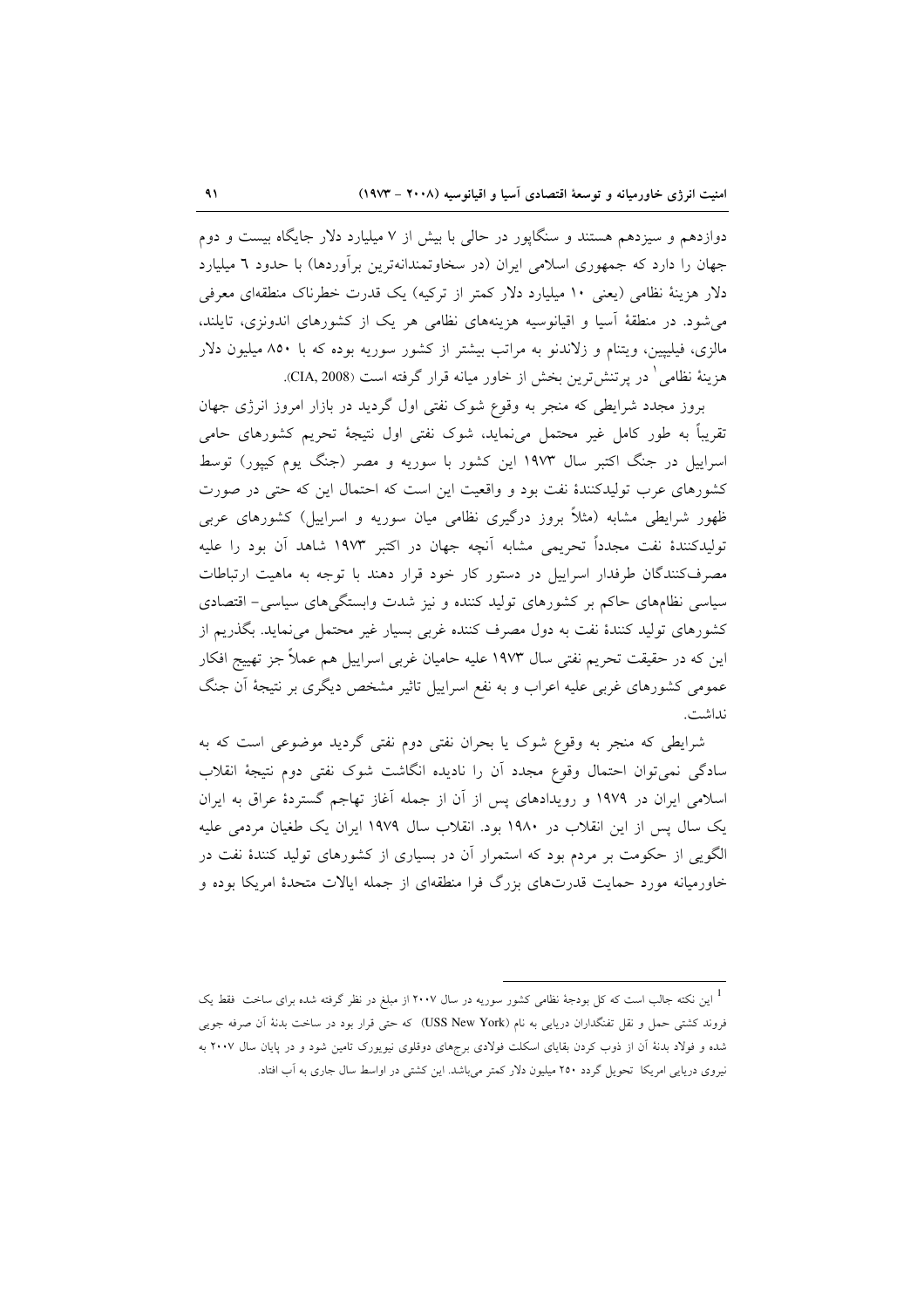هست'. در حقیقت کمکهای همه جانبه به اَموزش و تجهیز سرویسهای پلیسی در حکومتهای عربی برای شناسایی و سرکوب مخالفان داخلی را می توان یکی از دلایل عمدهٔ این واقعیت دانست که تمام عوامل مرتبط با حوادث تروریستی ١١ سپتامبر را اتباع کشورهای عرب متحد امریکا در منطقهٔ خاورمیانه یعنی کسانی تشکیل داده بودند که ریشهٔ اصلی مشکلاتی که از ناحیهٔ حکومتهای سرکوبگر حاکم بر کشورهای خود مشاهده میکردند را در سیاستهای ضد مردمی امریکا در منطقهٔ خاور میانه میدانستند.

بروز سومین شوک نفتی نتیجهٔ اشغال کویت توسط عراق در ۱۹۹۰ بود که با توجه به نتيجهٔ نهايي اين اشغالگري، اگر چه احتمال تكرار آن توسط كشورهاي خاورميانه عملاً غیرمحتمل می نماید اما روی قابل تکرار بودن آن اغلب در دو محور القای هراس از ایران قدرتمند برای کشورهای نفتخیز عرب و نیز احتمال بروز درگیری میان جمهوری اسلامی ایران و ایالات متحدهٔ امریکا گمانهزنی های رسانهای فراوانی صورت پذیرفته است. در این گمانه زنر ها با تاکید روی این واقعیت که هر گونه ماجراجویی نظامی علیه جمهوری اسلامی ایران، علاوه بر تاثیر گذار بودن بر توانایی تولید نفت ایران و منطقهٔ خاورمیانه روی توان ترانزیت نفت از منطقه خلیج فارس نیز به شدت تاثیرگذار خواهد بود، که اغلب فاکتورهای به طور بالقوه لازم برای بروز یک شوک نفتی به آن نسبت داده می شود.

ناگفته پیداست که در صورت بروز زمینههای وقوع مجدد هر نوع بحران دارای ریشههای سیاسی امنیتی در بازار انرژی از نوع بحرانهای اول، دوم و یا سوم، کشورهای منطقهٔ اسیا و اقیانوسیه از هیچ اهرم مشخصی به جز احتمالاً انواع مانورهای دیپلماتیک برخوردار نیستند و برای رویارویی احتمالی با آن حداکثر میتوانند از تکنیکهای ضربهگیر مثل فراهم آوردن ذخایر استراتژیک نفتی استفاده نمایند. اما واقعیت این است که از سال ۲۰۰۳ به بعد، جهان بی ثباتی هایی را در بازار نفت شاهد بوده که در وقوع آنها بیشتر پارامترهای اقتصادی و نه سیاسی یا امنیتی موثر بودهاند و خوشبختانه این حوزهای است که کشورهای منطقهٔ آسیا و اقیانوسیه به طور بالقوه می توانند در آن ایفای نقشی سازنده را عهده دار گردند.

دلیل اصلی افزایش شدید قیمت نفت از سال ۲۰۰۳ به بعد پیشی گرفتن رشد میزان تقاضا بر عرضه بوده که مهار کردن شتاب آن جز از طریق انجام سرمایهگذاری هم زمان هم در تولید. هم در عرضهٔ انرژیهای جایگزین و هم در بهینه سازی مصرف انرژی ممکن نبوده و برای رویارویی با آن نیز نمی توان از تکنیکهای ضربهگیر استفاده کرد. سرمایهگذاری روی

<sup>&</sup>lt;sup>1</sup> ناگفته پیداست که منظور از جنجال۵ای تبلیغاتی در خصوص لزوم گسترش دموکراسی در خاور میانه هم نوعاً تلاش برای تغییر رژیم در کشورهای دارای سیاستهای خارجی غیر همراه با امریکا و نه ایجاد تغییر واقعی در حکومتهای متحد با امریکا در خاورمیانه بوده است.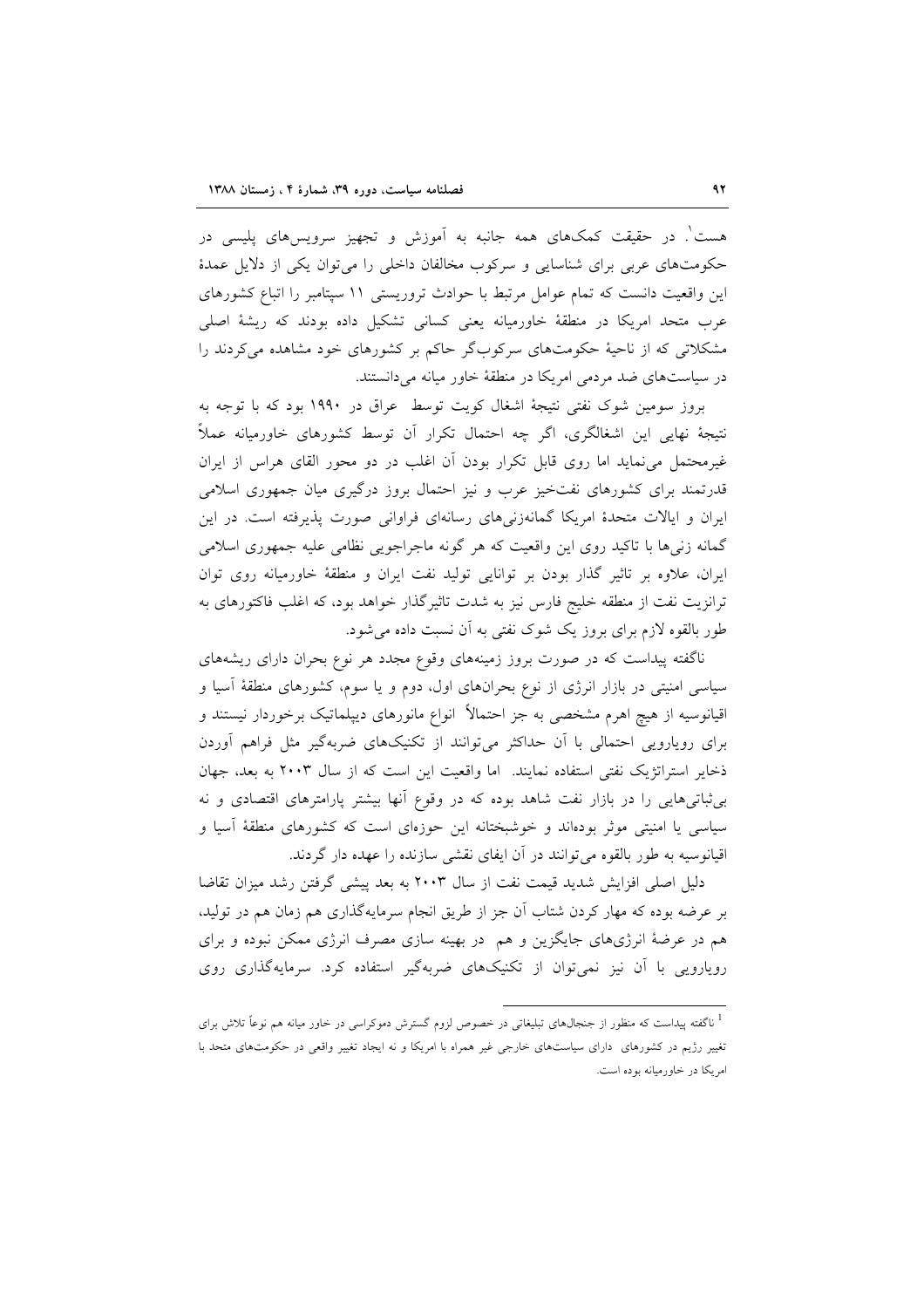بهینهسازی نحوهٔ مصرف انرژی (کم مصرف کردن خودروها و …) از زمان وقوع شوک اول نفتی در دستور کار کشورهای مصرف کننده قرار گرفته و کشورهای صنعتی منطقهٔ اسیا و اقیانوسیه از همان أغاز همواره در این عرصه در زمرهٔ کشورهای پیشرو قرار داشتهاند. توجه به گاز طبیعی به عنوان یکی از حاملهای رقیب نفت در بازار انرژی اگر چه طی دو دههٔ گذشته افزایش چشمگیری داشته اما هرگز به اندازهٔ کافی مورد توجه قرار نگرفته است. در جهان امروز ناوگانی عظیم از کشتیهای تانکر حمل و نقل نفت به سراسر جهان را عهدهدار هستند در حالی که شمار کشتیهای حمل گاز طبیعی حقیقتاً معدود میباشند. ناگفته پیداست که سرمایهگذاری روی پایانههای تحویل، تخلیه و نیز ناوگان حمل گاز طبیعی به ویژه برای کشورهای منطقهٔ اسیا و اقیانوسیه انتخابهای انها را در بازار انرژی گسترش خواهد داد. توجه به احداث خطوط لوله انتقال گاز هم با ایجاد تنوع در مصرف حاملهای انرژی نقشی موثر در کنترل بازار ایفا خواهد نمود و مضافاً این که ۳۰٪ ذخایر شناخته شدهٔ گاز طبیعی در جهان در منطقهٔ خاورمیانه واقع شده (EIA, 2009) و سرمایهگذاری مشترک در کشورهای دارای این ذخایر دارای سرعت بازدهی بالا و سود اقتصادی قابل توجه خواهد بود.

در میان انرژیهای جایگزین سوختهای فسیلی، به غیر از انرژی حاصل از نیروگاههای برق ابی (هیدروالکتریک) که ظرفیت محدودی برای تولید ان وجود دارد سوخت هستهای تنها منبع قابل ملاحظه برای تولید انبوه انرژی به شمار میرود که متاسفانه کلیهٔ تکنولوژیهای مرتبط با تولید و استفادهٔ از آن به طور بالقوه دارای قابلیت استفاده در امور نظامی قلمداد میگردند و اگر چه به موجب معاهدهٔ منع گسترش سلاحهای هستهای (NPT) همهٔ کشورهای عضو این معاهده مجاز به استفادهٔ صلح آمیز از انرژی هستهای هستند، اما این معاهده همانطور که در انتخاب عنوان آن با وسواس فراوان تاکید گردیده اصولاً معاهدهای با هدف منع گسترش سلاحهای هستهای و نه ترویج استفادهٔ از تکنولوژی هستهای بوده و کشورهای دارای تکنولوژی هستهای هم همواره در تعیین این که کدام کشورها باید به چه میزان مجاز به برخورداری از تکنولوژی هستهای باشند به سلیقهٔ خود و بسیار گزینشی عمل کردهاند.

در میان کشورهای فاقد سلاحهای هستهای در منطقهٔ آسیا و اقیانوسیه ۳۱/۲٪ از کل ۴۰۳/۲ میلیارد کیلووات ساعت برق مصرفی کرهٔ جنوبی (CIA, 2008) و ۳۰/۱٪ از کل۱/۰۲۵ تریلیون كيلووات ساعت برق مصرفي ژاپن (CIA, 2009) توسط نيروگاههاي هستهاي تامين مي گردد. اما در جریان ارجاع پروندهٔ هستهای ایران به شورای امنیت همانطور که در سالهای ۲۰۰٦ و ۲۰۰۷ شاهد بودیم از میان کشورهای منطقهٔ اَسیا و اقیانوسیه گذشته از چین و ژاپن حتبی اندونزی که فاقد نیروگاه هستهای بوده و ۸٦٪ جمعیت ٢٣٤ میلیون نفری أن را مسلمانان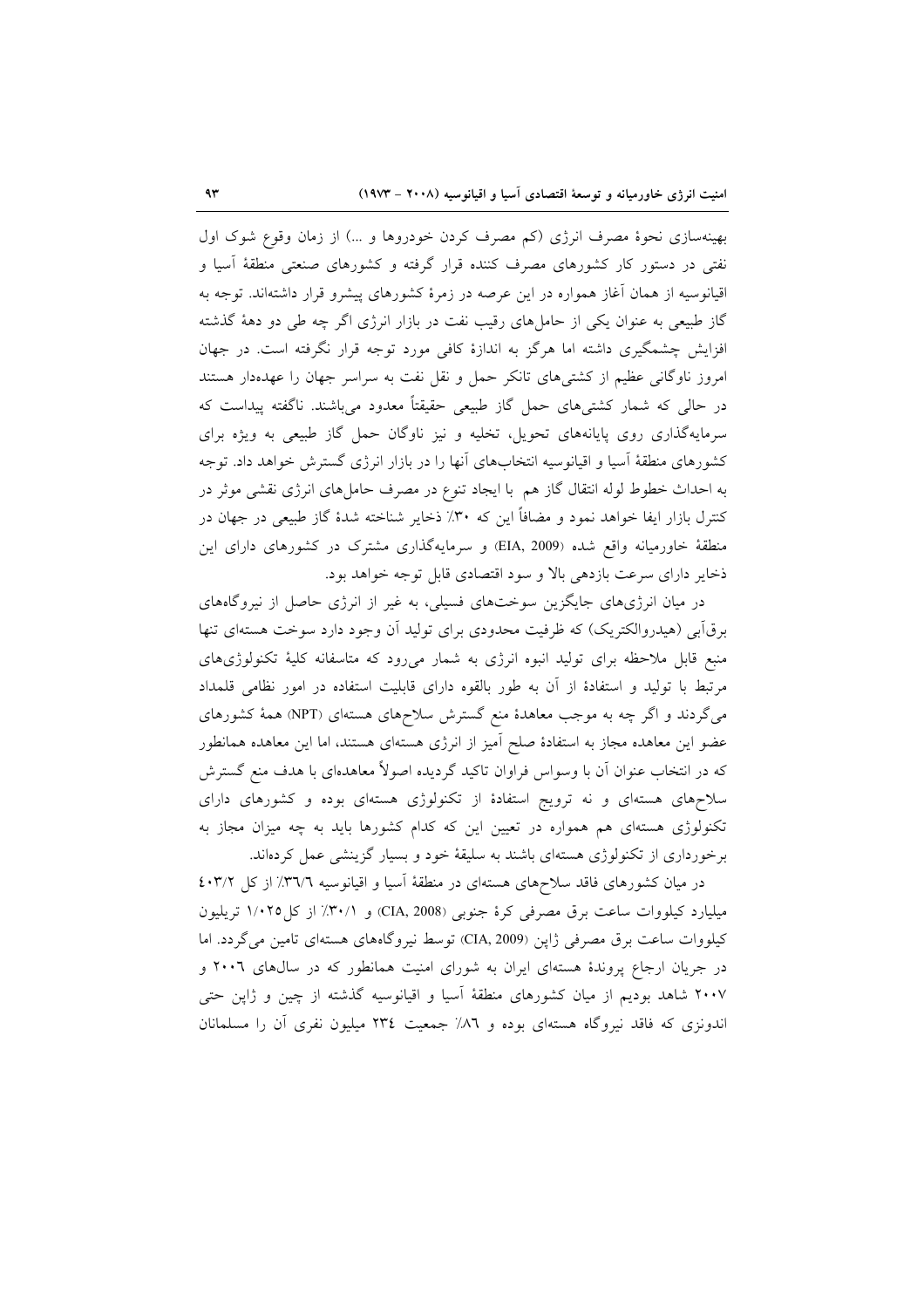تشکیل دادهاند و در حقیقت بزرگترین کشور مسلمان دنیا میباشد هم به قطعنامهٔ ۱۷٤۷ شورای امنیت برای تحریم جمهوری اسلامی ایران رای مثبت داد.

اگرچه رای مثبت اندونزی به قطعنامهٔ ۱۷٤۷ باعث استیضاح دولت این کشور در مجلس شد اما سوسیلو بامبانگ یودهویونو رییس جمهوری اندونزی هیئتی هشت نفره از وزرای خود به ریاست "ویدودو آاس" وزیر هماهنگکننده امور سیاسی، حقوقی و امنیتی را برای پاسخگویی به استیضاح دولت در قبال حمایت از قطعنامه ۱۷٤۷ شورای امنیت به مجلس این کشور فرستاد و این هیئت هم در ارائهٔ توضیح قانع کننده به نمایندگانی که در حقیقت به منظور رقابتهای حزبی و نه حمایت از قانون اساسی مصوب ۱۹٤٥ اندونزی که در آن بر مخالفت اندونزی با هر شکلی از سیطرهٔ استعماری تاکید گردیده (Indonesia Matters, 2007) پیگیر استیضاح دولت بودند پاسخی قانع کننده ارائه نمود (Antara, 2007).

نگاهی ولو گذرا به اظهار نظرهای مطرح شده توسط نمایندگان مجلس، مقامات دولتی و صاحبنظران سیاسی اندونزی به خوبی نشان میدهد که حتی پرجمعیتترین کشور مسلمان در دنیا و نه تنها در منطقهٔ آسیا و اقیانوسیه یعنی اندونزی هم به امریکا برای تامین نیازهای حال و آیندهٔ خود چشم امید داشته و به هیچوجه مایل نیست از خود در خاطرهٔ سیاستگذاران این کشور سابقهای هر چند کوچک از ناهماهنگی یا عدم تطابق بجا گذاشته باشند. البته کسی انتظار رفتاری متفاوت از اندونزی نداشت چرا که پس از انتخابات سال ۲۰۰۶ در اندونزی این کشور ایجاد روابط بسیار گستردهٔ سیاسی - امنیتی با ایالات متحدهٔ امریکا را در دستور کار خود قرار داده و این روابط به نقل از جان هیلن دستیار وزیر خارجهٔ امریکا در امور سیاسی-نظامی از برنامهریزی برای بازسازی کامل ارتش اندونزی به مرتب فراتر رفته و شامل روابط همه جانبه و پایدار سیاسی امنیتی می شود (ABC Radio Australia, 2006).

دیگر کشورهای منطقهٔ اسیا و اقیانوسیه (به استثنای چین و کرهٔ شمالی) هم کم و بیش دارای همین وضعیت میباشند: استرالیا، زلاندنو، ژاپن، کرهٔ جنوبی، فیلیپین و تایلند متحدین منطقهای امریکا در آسیا و اقیانوسیه تلقی میشوند. با گذشت زمان منطق سیستم اتحاد دو جانبهٔ امریکا در اقیانوسیه بعد از جنگ جهانی دوم (سیستم سانفرانسیسکو) بارها دستخوش تغییر قرار گرفته است. این سیستم در دههٔ ۱۹۵۰ یعنی هنگامی که امریکا مهار کمونیسم در منطقه را در دستور کار خود داشت ایجاد شده و بدواً اصل مهار کمونیسم در این منطقه هم بود که روابط نظامی ایالات متحده با کشورهای ژاپن، استرالیا، کرهٔ جنوبی، فیلیپین و تایلند را شکل داد و این در حالی بود که منطق اولیهٔ تکتک هر یک از این کشورها برای داشتن مناسبات نظامی با امریکا لزوماً همان منطق امریکا نبود. برای مثال تا سال@ا پس از پایان جنگ دوم جهانی استرالیا به مراتب بیشتر از آنکه مثل امریکا نگران گسترش کمونیسم باشد، نگران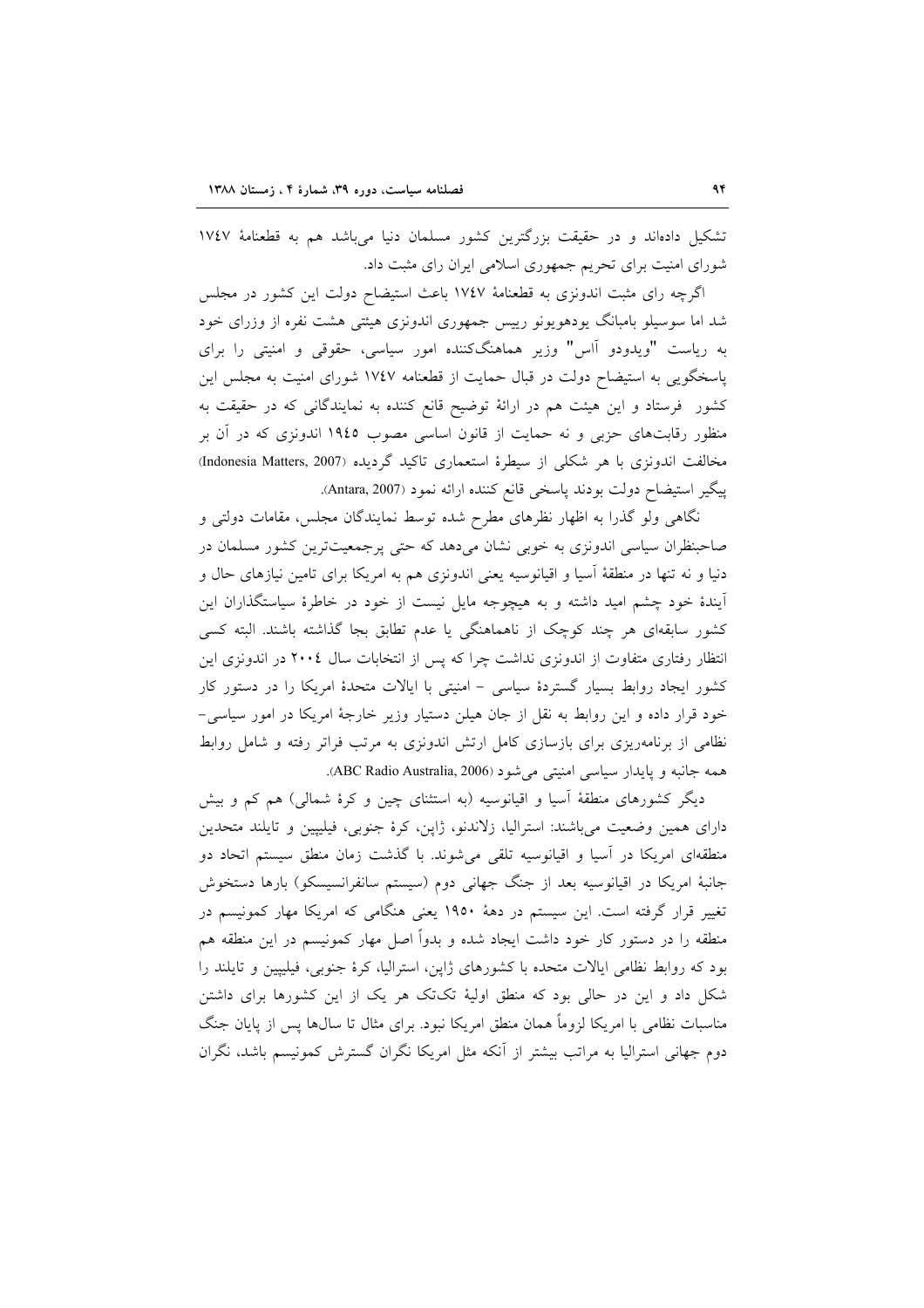قدرت گرفتن دوبارهٔ ژاپن بود (Spender, 1969, pp.150-151). تجربهٔ جنگ ویتنام باعث تعریفی متفاوت از تعهدات امریکا نسبت به کشورهای این منطقه از جهان گردید که به دکترین سال ۱۹٦۹ گوام مشهور شد، در واقع تجربیات اواخر دههٔ ۱۹٦۰ و اوایل دههٔ ۱۹۷۰ در ویتنام باعث شد ایالات متحدهٔ امریکا سیاست تشویق همکاری و اتحاد میان کشورهای منطقه به منظور ایجاد توانایی عهدهدار شدن مسئولیت دفاع از خود توسط خود این کشورها را در دستور کار قرار دهد اما پس از جنگ سرد هم همانطور که کیم بیزلی وزیر دفاع سابق استرالیا میگوید:

"...جذابترین گزینه برای کشورهای منطقه همچنان ارتباط دو جانبه با امریکا باقی ماند و اگر چه با گذشت زمان اتحاد دوجانبه میان برخی کشورهای منطقه (مثل استرالیا و ژاپن) تقویت گردید اما سایر اتحادهای منطقهای اغلب با مشکلات مختلف مواجه شدند؛ طوری که در عمل هیچ یک از کشورهای منطقه هرگز به رابطهٔ منطقهای و یا دو جانبه که منافع آن باعث صرفنظر کردن از سیستم سانفرانسیسکو باشد نرسید. تایلند سعی کرده نوعی توازن میان روابط خود با چین و امریکا به وجود بیاورد. زلاندنو عملاً در اواسط دههٔ ۱۹۸۰ از اتحاد سه جانبهٔ استرالیا– زلاندنو – امریکا کنار کشید ْ، تیره شدن روابط امریکا با فیلیپین باعث شد تا نیروهای امریکایی در ۱۹۹۲ پایگاههای این کشور را در فیلیپین ترک کنند و در حال حاضر نشانههایی از بروز اختلاف نظر در روابط امریکا با کرهٔ جنوبی نیز قابل مشاهده میباشد. اما به رغم تمام این فراز و نشیبها سیستم سانفراسیسکو به حیات خود ادامه داده چرا که مولفههای قدرت متقابل کشورها در اسیا از بعد از پایان جنگ دوم جهانی تا امروز هرگز به گونهای تغییر نکرده كه كشورهاى اين منطقه متقاعد شوند ايالات متحدهٔ امريكا ولو به عنوان آخرين منبع قدرت موجود، نهايتاً متوازنكنندهٔ مفيدي نيست" (Beazley, 2003, p. 328).

ایالات متحده هر سال در شمار زیادی از مانورهای نظامی دو یا چند جانبه با کشورهای منطقهٔ اّسیا و اقیانوسیه شرکت میکند که از اّن جمله میٍتوان به مانور شمشیر تالیسمن (Talisman Sabre) با استرالیا، مانور بالیکاتان (Balikatan) با فیلیپین، مانور شمشیر کین (Keen Sword) با ژاپن مانور طلای کبرا (Cobra Gold) با تایلند و مانور طوق پاسفیک (RIMPAC) با حضور هم زمان تعداد زیادی از کشورهای منطقه و جهان اشاره نمود (در مانور طوق یاسفیک سال ۲۰۰۲، ٤٠ کشتی جنگی، ۱٦۰ هواپیما و ۱۹۰۰۰ نیروی نظامی از کشورهای استرالیا، بریتانیا، کانادا، شیلی، ژاپن، پرو، کرهٔ جنوبی، و امریکا حضور داشتند) (Cole,2006). از طرف دیگر مانورهای حفظ صلح مغولستان و امریکا موسوم به (Khan Quest) که از سال ۲۰۰۳ برگزار می شود هم نیروهایی از بنگلادش، فیجی، هندوستان، تایلند و تونگا شرکت دارند که در

<sup>&</sup>lt;sup>1</sup> علت این کنار کشیدن سیاستهای دولت نیوزیلند در مخالفت با سلاحهای هستهای بود.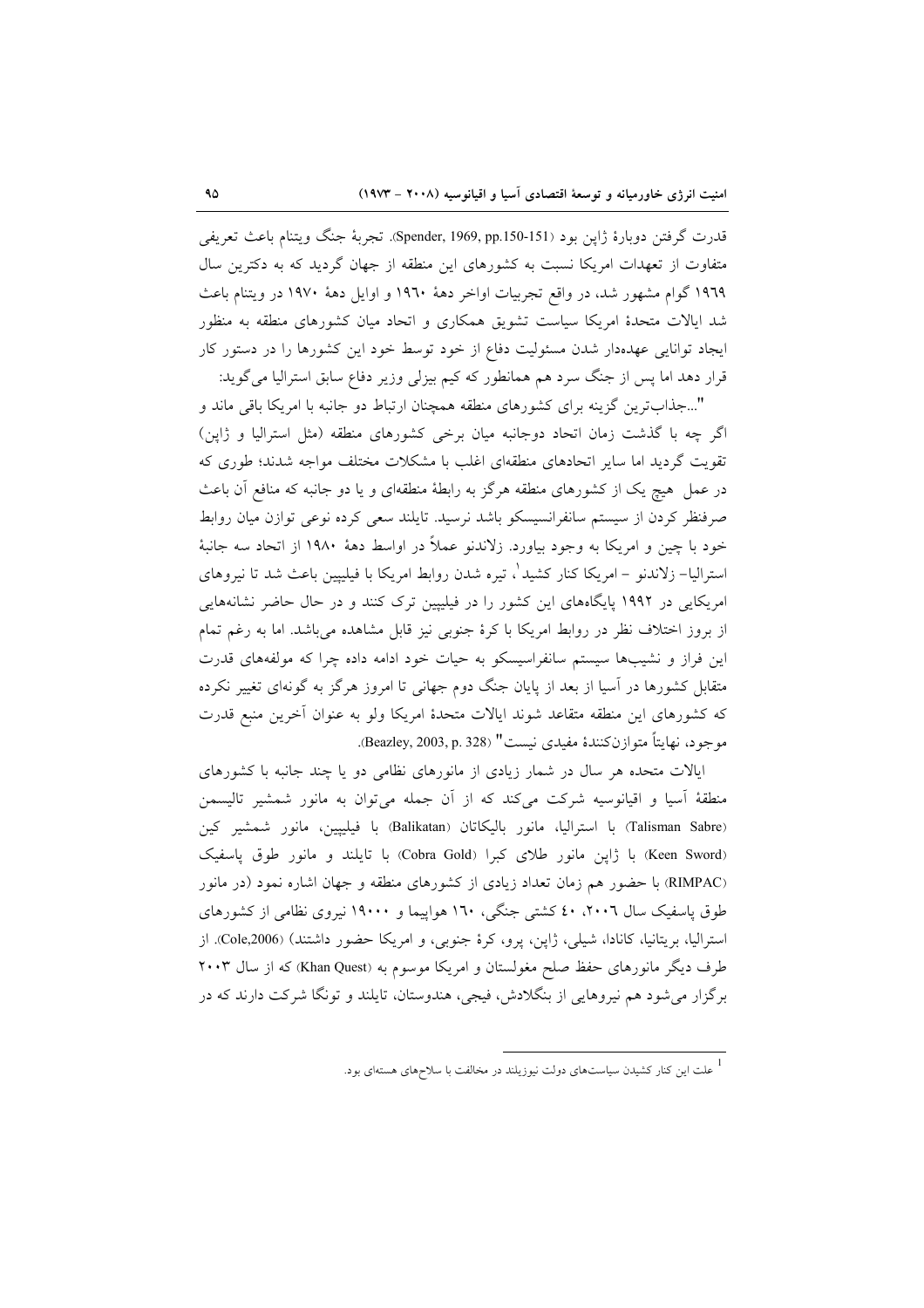مجموع این مانورها حاکی از تلاش امریکا برای آماده نگاه داشتن کشورهای منطقه برای رویارویی با طیف وسیعی از سناریوهای نظامی – امنیتی میباشد. بعد از پایان جنگ دوم جهانی ژاپن و امریکا در ۱۹۵۱ پیمان صلح امضا کردند و در ۱۹٦۰ بین این دو کشور پیمان همکاری و امنیت دو جانبه امضا شد. پیمان همکاری و امنیت دو جانبه سنگ بنای ارتباطات نظامی ژاپن و امریکا بود و امریکا به موجب همین پیمان از حق داشتن پایگاههای نظامی در خاک ژاپن که اینک ٥٣٠٠٠ نیروی امریکایی را در خود جای داده برخوردار گردید. اگر چه خطر كمونيسم در حال حاضر برطرف گرديده اما در حال حاضر هم ژاپن و هم امريكا دغدغههای استراتژیک مشترکی در مورد قدرت گرفتن چین و نیز تهدید هستهای از ناحیهٔ کرهٔ شمالی دارند.

در ۱۹۵۳ و بلافاصله پس از جنگ کره (1953-1950) امریکا با کرهٔ جنوبی توافقنامهٔ امنیتی دو جانبه امضا کرد، تلفات ارتش امریکا در جنگ کره ۳۳۰۰۰ کشته و ۱۰۱۰۰۰ زخمی بود و به موجب توافقنامهٔ امنیتی دو جانبه کرهٔ جنوبی و امریکا توافق کردند هر یک از دیگری در برابر تجاوز خارجی دفاع نمایند. در حال حاضر ۲۵۰۰۰ نیروی امریکایی در پایگاههای این کشور واقع در کرهٔ جنوبی مستقر بوده و سربازان کرهٔ جنوبی هم در ویتنام و هم حتی در عراق در كنار سربازان امريكايي جنگيدهاند. با اين وجود برخي تحليل گران (Oberdorfer,2005) اختلاف نظر کرهٔ جنوبی با امریکا را در دو مورد کرهٔ شمالی، ژاپن و نیز چین باعث تضعیف توافقنامهٔ امنیتی دو جانبه سال ۱۹۵۳ در آیندهٔ نزدیک میدانند.

بر خلاف دولت بوش، دولت کرهٔ جنوبی نسبت به کرهٔ شمالی مواضعی به مراتب منعطفتر داشته و مایل به حل مشکل شبهه جزیرهٔ کره از طریق گسترش همکاریهای فرهنگی و اقتصادی با کرهٔ شمالی و نه تحریم و انزوای آن میباشد. مضافاً این که نسل جدید جوانان کرهٔ جنوبی برخلاف نسلی که شاهد جنگ کره بودهاند حقیقتاً کرهٔ شمالی را یک تهدید تلقی ننموده و گرایش شدیدی به مورد سئوال قرار دادن علت حضور نیروهای امریکایی در خاک کره دارند. کرهٔ جنوبی به طور رسمی در مانورهای پی اس آی که هدف از آنها مقابله با تکثیر سلاحهای کشتار جمعی توسط کرهٔ شمالی معرفی میشود شرکت نمیکند. نظر سنجی های سال ۲۰۰٦ در کره حکایت از آن دارد که ۵۳ درصد از مردم کرهٔ جنوبی نقش كشور چين را در حل و فصل مشكلات آسيا مثبت ارزيابي مي كنند (Snyder, 2004).

اگر چه در سالهای بعد از جنگ دوم جهانی روابط امریکا و ژاپن به طور مستمر رو به گسترش بوده، اما کرهٔ جنوبی به دلیل داشتن مشکلات مرتبط با ادعاها و اختلافات مرزی و نیز سابقهٔ تنشها تاریخی با ژاپن نمیتواند تصویری دقیقاً منطبق بر تصویر مورد نظر امریکا از ژاپن داشته باشد. در حقیقت در ۱۹۹۸ وقتی که کرهٔ شمالی موشکی را آزمایش کرد که از فراز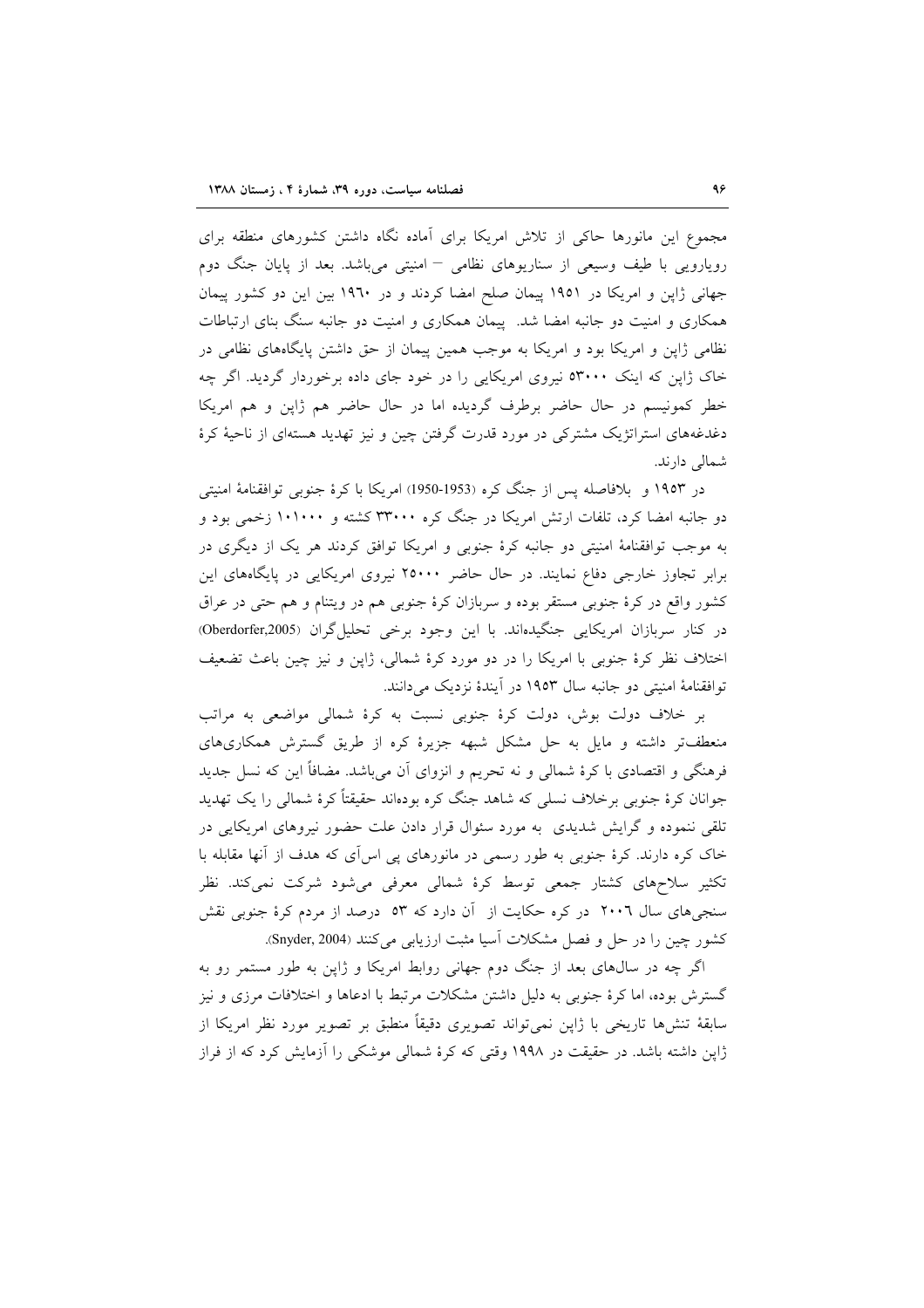خاک ژاپن گذشت، مردم کرهٔ جنوبی از این که امریکا مایل است مشکلات ژاپن با کرهٔ شمالی را با کشیدن پای کرهٔ جنوبی به ماجرا از طریق گفتگوهای ٦ جانبه حل و فصل نمایند رضایت چندانی نداشتند.

فیلیپین در ۱۸۹۸ و بعد از شکست ناوگان اسپانیا در خلیج مانیل توسط دریادار جرج دویی در جنگهای امریکا و اسپانیا به تصرف امریکا درآمد و به موجب معاهدهٔ ۱۸۹۸ پاریس فیلیپین و گواّم ضمیمهٔ کشور امریکا شد اما در فیلیپین جنگی علیه اشغالگران امریکایی آغاز گردید که نهايتاً در ١٩٤٦ به استقلال فيليپين از امريكا انجاميد. اين كشور طي جنگ دوم جهاني توسط ژاپن اشغال شد و پس از آزاد شدن توسط امریکا و متحدانش در ۱۹۵۱ فیلیپین و امریکا معاهدهٔ دفاعی دوجانبه امضا کردند. در ۱۹۹۱ سنای فیلیپین معاهدهای که به نیروهای امریکایی اجازهٔ استمرار حضور در پایگاههای خود واقع در خاک فیلیپین را میداد رد کرد (دو پایگاه اصلی امریکا در فیلیپین پایگاه هوایی کلارک و پایگاه دریایی سوبیک بودند) اما از ۱۹۹۱ به بعد روابط نظامی دو جانبه میان امریکا و فیلیپین گسترش پیدا کرد به طوری که در ۱۹۹۸ بین این دو کشور موافقتنامهٔ نیروهای بازدیدکننده (VFA) امضا شد و به موجب همین موافقتنامه هم نیروهای فیلیپین و ایالات متحده به طور منظم مانورهای مشترک بالیکاتان را اجرا میکنند. در حال حاضر کشتیهای امریکایی اغلب در بنادر فیلیپین مستقر بوده و مستشاران نظامی امریکایی نیز در فیلیپین مستقر هستند در عملیات بالیکاتان بیش از ۱۳۰۰ نیروی امریکای ارتش فیلیپین را علیه نیروهای ابوسیاف یاری میکردند. البته همزمان با گسترش مجدد روابط فیلیپین با امریکا روابط این کشور با کشور چین هم در سال های اخیر گسترش چشمگیری .<br>المفته است (Balita News, 2009).

هم تایلند و هم امریکا امضا کنندگان پیمان مانیلا در سیتو بودند که با وجود انحلال سیتو در ۱۹۷۷ پیمان مانیلا همچنان به قوت خود باقیست. علاوه بر پیمان مانیلا یادداشت تفاهم سال ۱۹٦۲ تانات–راسک هم یکی دیگر از پایههای گسترش همکاریهای نظامی میان امریکا و تایلند بوده است. تایلند به عنوان یک متحد اصلی خارج از ناتو در برنامههای آموزش نظامی ارتش امریکا شرکت داشته و این کشور ً در طول جنگ ویتنام هم محل استقرار ۵۰۰۰۰ نفر از سربازان امریکایی بود. هر سال نیروهای تایلند و امریکا در چندین مانور مشترک از جمله مانور طلای کبرا شرکت می کنند (US Army, 2009).

تایلند تلاش کرده همزمان با گسترش مناسبات اقتصادی و نظامی با امریکا مناسبات تجاری خود با چین را نیز گسترش دهد. روابط امریکا و تایلند وقتی که در جریان بحران مالی سال ١٩٩٧ آسيا امريكا به تايلند كمكي نكرد به شدت لطمه ديد، اما چين در همان زمان از طريق ممانعت از کاهش ارزش پول ملی خود و نیز مشارکت در کمکهای صندوق بین المللی پول،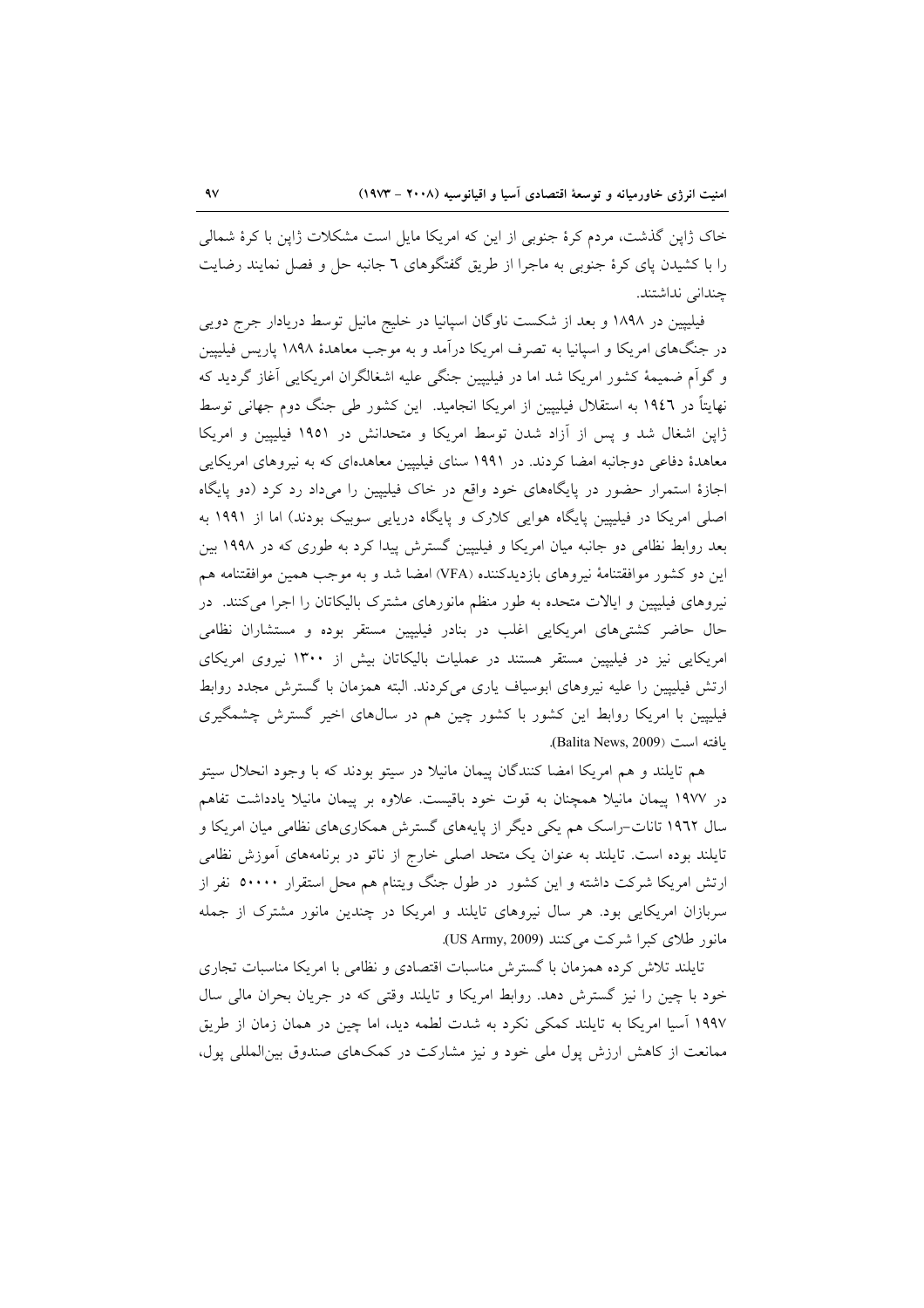در میان کشورهای اَسیب دیدهٔ جنوب شرق اَسیا به عنوان یک دوست جایگاه مناسبی پیدا کرد به طوري كه از ۱۹۹۷ به بعد تايلند همواره سعي كرده هم به چين و هم به امريكا به يك اندازه نز دیک شو د (Lankowski, 2003).

سنگاپور هم در جولای سال ۲۰۰۵ با امریکا موافقتنامهٔ چهار چوب استراژیک امضا کرد که مفاد آن شامل همکاری در مقابلهٔ با تروریسم و تکثیر سلاحهای کشتار جمعی میشود. تقریباً یک سوم کالاهای تجاری و نیمی از نفت جهان از تنگهٔ مالاکا (Malacca) عبور کرده و از جمله اهدف اصلی امریکا از گسترش روابط نظامی با سنگاپور فراهم آوردن زیر ساختهای فرماندهی، کنترل و ارتباطات لازم برای تسهیل رهگیری محمولههای دریایی در تنگهٔ مالاکا مے باشد (Ratnam, 2005).

در ۲ دسامبر سال ۱۹۵٤ امریکا با تایوان هم معاهدهٔ دو جانبهٔ دفاعی امضا کرد اما این معاهده با به رسمیت شناخته شدن جمهوری خلق چین توسط امریکا در ۱۹۷۹ لغو گردید و از آن پس روابط نظامی امریکا و تایوان مبتنی بر "قانون رابطه با تایوان" مصوب ١٠ آوریل ١٩٧٩ بوده است. در این قانون تصریح شده که "آیندهٔ تایوان با روشهای مسالمت آمیز مشخص خواهد شد" و نیز گفته شده ایالات متحده اقلام و خدمات دفاعی لازم برای دفاع از خود را به تایوان ارائه خواهد نمود. ناگفته پیداست که چین با هر گونه کمک نظامی به تایوان مخالف است (Taiwan Relations Act, 2009).

امریکا در سال ۲۰۰٤ با هندوستان هم معاهدهای موسوم به قدم بعدی در همکاری استراتژیک یا (NSSP) امضا کرد که در جولای ۲۰۰۵ پایان یافت دو کشور در ۲۸ جون ۲۰۰۵ توافقنامهٔ ۱۰ سالهٔ چهارچوب دفاعی امضا کردند. همکاریهای نظامی امریکا با هندوستان هم اغلب در جهت ايجاد توازن ميان قدرت چين و هندوستان ارزيابي مي گردد.

به این ترتیب می بینیم که وزیر دفاع سابق استرالیا در این اظهار نظر خود که "مولفههای قدرت متقابل کشورها در آسیا از بعد از پایان جنگ دوم جهانی تا امروز هرگز به گونهای تغییر نكرده كه كشورهاى اين منطقه متقاعد شوند ايالات متحدهٔ امريكا ولو به عنوان أخرين منبع قدرت موجود، نهايتاً متوازن كنندة مفيدي نيست" (Beazley, 2003) سخن به گزاف نگفته، با این وجود برخی تحلیلگران (Global Views, 2006) معتقدند علائمی دال بر آن که کشورهای منطقه آسیا و اقیانوسیه از آنجایی که چین را آنطور نمی بینند که امریکا مایل است ببینند، تمایلاتی برای حرکت به آیندهای که در آن ایالات متحده به طور بالقوه ممکن است قدرت مسلط بر آسیا نباشد از خود نشان دادهاند و تشکیل اجلاس سران شرق آسیا ( East Asia Summit) در اوایل سال ۲۰۰٦ که در آن چین، ژاپن، کرهٔ جنوبی، ۱۰ کشور عضو آسهآن (ASEAN) هندوستان، استرالیا و زلاندنو شرکت داشتند را حکایت از آن می دانند که کشورهای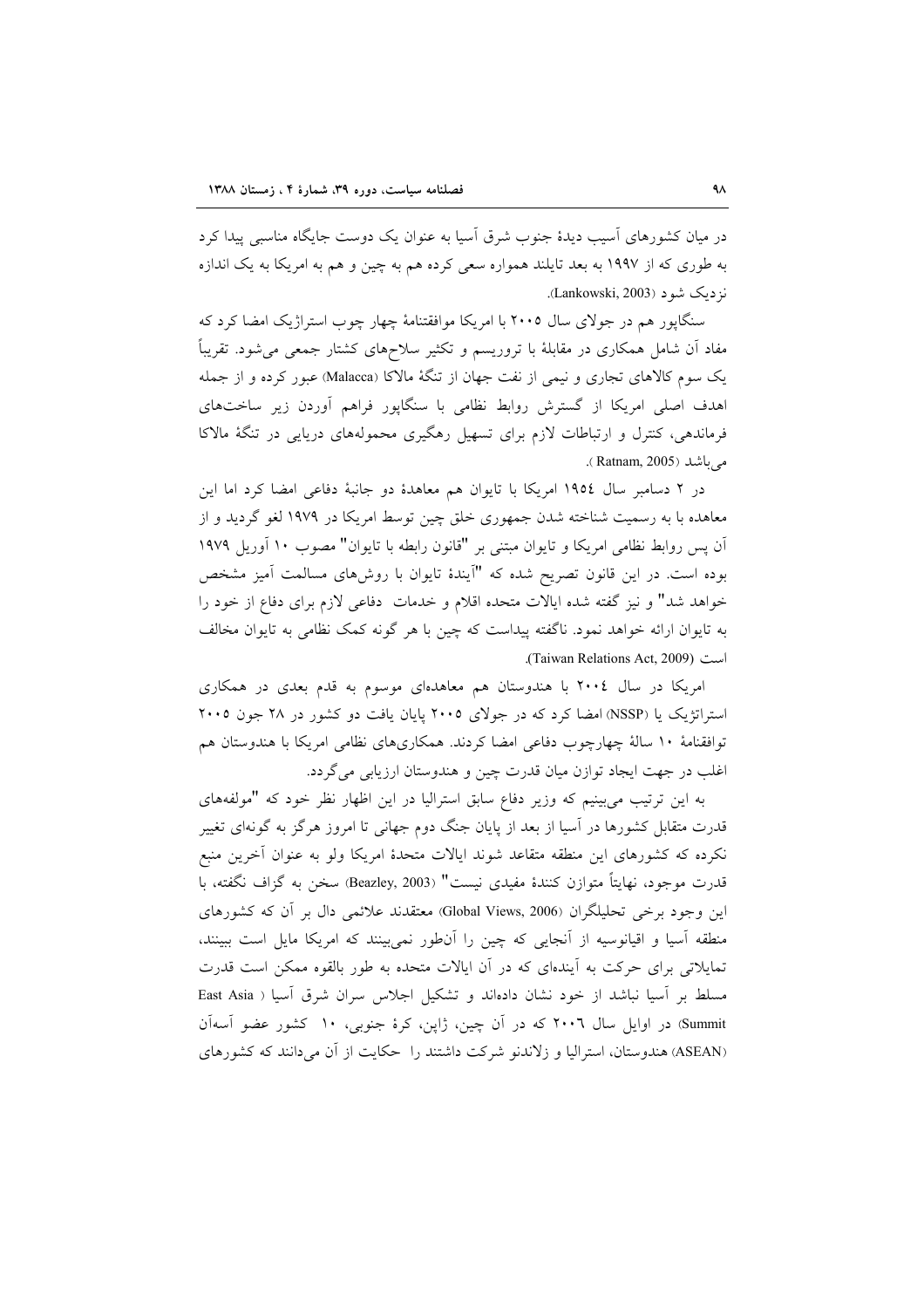منطقه آسیا و اقیانوسیه مایل نیستند در یک سازمان منطقهای به طور بالقوه بانفوذ غایب باشند حتى اگر چين و نه امريكا بانفوذترين كشور عضو اين سازمان باشد.

به طور معمول عمدهترین مشکل بینالمللی کرهٔ جنوبی اختلافات مرزی با کرهٔ شمالی معرفی می شود که از ۱۹۵۳ تا به امروز حل نشده باقی مانده اما همانطور که پیشتر اشاره شد کرهٔ جنوبی و ژاپن هر دو مدعی مالکیت جزایر صخرمای لاینکورت هستند که از ۱۹۵٤ به اشغال کرهٔ جنوبی درآمده است (CIA,2008). ژاپن در مورد حق مالکیت بر جزایر اتروفو (Etorofu)، كوناشيري (Kunashiri)، شيكوتان (Shikotan) و مجمع|لجزاير هابومايي (Habomai) كه یس از جنگ دوم جهانی تحت کنترل روسیه باقی مانده با روسیه اختلاف داشته و نتیجتا هنوز و با گذشت نیم قرن از پایان جنگ دوم جهانی میان روسیه و ژاپن پیمان صلح امضا نشده، ژاپن با چین (و نیز تایوان که چین کل آن را جز خاک خود میداند) بر سر مالکیت جزیرهٔ سنکاکوشوتو (Senkaku-shoto) اختلاف دارد و این کشور در حالی دریای چین شرقی را منطقهٔ ويژة اقتصادي انحصاري (Exclusive Economic Zone) خود براي اكتشاف نفت و گاز قلمداد می نماید که چین مدعی مالکیت دست کم بخشهایی از آن است (CIA, 2008). فیلیپین روی مالکیت تعدادی از مجموعه جزایر اسپراتلی با چین، مالزی، تایوان و ویتنام اختلاف دارد ً، فیلیپین روی ایالت سباح مالزی ادعای تاریخی داشته و مذاکرات این کشور با جمهوری یالااو برای تعیین مرزهای دریایی هنوز به نتیجهٔ نهایی نرسیده. مالزی علاوه بر اختلافات مرزی با سنگاپور در مورد تقسیم منابع آب شیرین نیز با این کشور دارای اختلافات حل نشده میباشد. اگر چه جزایر لیگیتان و سیپادان که مورد ادعای اندونزی، فیلیپین و مالزی بود نهایتاً به موجب رای ۱۷ اکتبر سال ۲۰۰۲ دیوان بین المللی دادگستری به مالزی واگذار شد (ICJ,2002) مرزهای دریایی در این منطقه و مالکیت بر جزیرهٔ صخرهای یونارانگ و بلوک نفتی آمبالات در دریای سلبیز همچنان میان این کشورها مورد اختلاف میباشد. فیلیپین و برونئی علاوه بر اختلافات مرزی در منطقهٔ لیمبنگ در مورد مرزهای دریایی فلات قاره و بستر اقیانوس در آبهای عمیق

این جزایر که در مجموع ۸۷٬٤٥۰متر مربع وسعت دارند در زبان کرهای توکدو و در زبان ژاپنی تاکیشما نامیده میشوند و  $^{-1}$ (Liancourt) در حقیقت نام یک کشتی فرانسوی صید نهنگ بوده که چون خدمهٔ اَن نخستین اروپاییهایی بودند که در ١٨٤٩ قدم بر اين جزاير گذاشتهاند اين جزاير در نقشههاى اروپايي لاينكورت نام گرفتهاند. هر دو كشور كره و ژاپن روى اين جزایر ادعاهای تاریخی دارند و پیمانها و پایگاههای نظامی امریکا در این هر دو کشور اگر چه از جنگ دوم جهانی تا امروز به حفظ وضع موجود (به نفع کره و به ضرر ژاپن) و امضای قرار داد صلح پس از جنگ جهانی دوم کمک کرده، اما به هیچ وجه مشوق اقدامی برای حل و فصل همیشگی اختلافات موجود نبوده.

<sup>&</sup>lt;sup>2</sup> البته تنش بر سر این جزایر از سال ۲۰۰۲ با امضای ( Declaration on the Conduct of Parties in the South China Sea) کاهش نسبی یافته و در مارس ۲۰۰۵ شرکتهای ملی نفت سه کشور چین، فیلیپین و ویتنام بدون مشارکت مالزی برای انجام لرزه نگاری در این مناطق توافقنامه امضا کردند.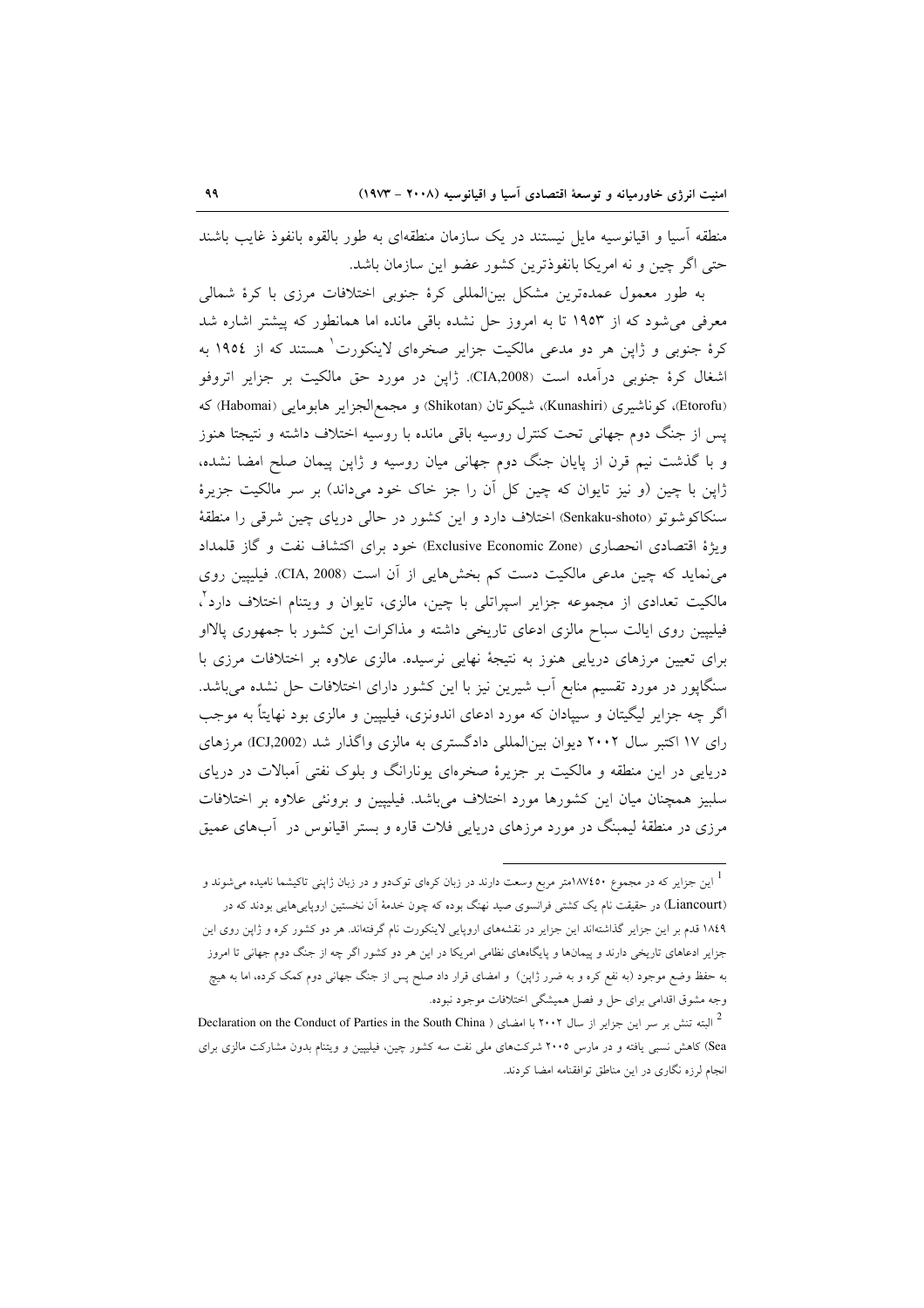هنوز به توافق نرسیده و به دلیل همین اختلافات عملیات اکتشاف نفت در این مناطق در سال ۲۰۰۳ متوقف ماند. کشتم های تجاری در تنگهٔ مالاکا که به مالزی تعلق دارد هنوز و در سال ۲۰۰۷ با مشکل دزدی دریایی دست به گریبان بودهاند (CIA 2008). اندونزی به مالکیت تیههای دریایی آشمور توسط استرالیا معترض بوده و استرالیا هم از ورود ماهیگیران اندونزیایی به این منطقه و نیز منطقهٔ کارتیر ممانعت به عمل میآورد. مسائل مرزی اندونزی با تیمور در مرزهای زمینی توسط که به همین منظور بین دو کشور تشکیل گردید تا حد زیادی حل و فصل شده اما اختلافات این دو کشور در مورد جزیرهٔ غیر مسکونی پولااو باتک هنوز حل نشده باقی مانده است ْ، تعیین مرزهای لائوس و تایلند هم اگرچه پیشرفت خوبی داشته اما روی مالکیت جزایر واقع در رود مکونگ هنوز توافقی صورت نگرفته و احداث سد توسط چین روی این رود نگرانی های مضاعفی را برای هر دو طرف ایجاد نموده است.

اگه با وجود تمام این اختلافات کشورهای منطقهٔ آسیا و اقیانوسیه توانستهاند به سطح فعلی از همکاریهای منطقهای برسند، می توان امیدوار بود که با الگوبرداری از سازوکارهای مدل آسیایی در منطقهٔ خاورمیانه کشورهای این منطقه بتوانند علاوه بر تامین امنیت انرژی مورد نیاز برای توسعه اقتصادی کشورهای آسیا و اقیانوسیه برای مردم خود نیز رشد و توسعهای قابل مقایسه با معجزهٔ اقتصادی آسیا به ارمغان آورند. مضافاً این که الگوهای توسعهٔ مورد نظر در منطقهٔ خاور میانه هر آنچه که باشد سوابق تاریخی و تجاربی مشابه آن در کشورهای آسیا و اقيانوسيه قابل مطالعه مي باشد.

واقعیت این است که رشد سریع اقتصادی در کشورهای آسیا و اقیانوسیه آنها را درگیر نوعی رقابت تنگاتنگ با یکدیگر و نیز با سایر کشورهای صنعتی بر سر دسترسی به منابع انرژی در نقاط مختلف جهان نموده و ناگفته پیداست که در جریان این رقابت منطقهٔ خاورمیانه به دلیل تمرکز ٥١/٨٪ تا ٦١/٧٪ از منابع نفتی شناخته شده و تولید بالغ بر ٥٦٪ کل نفت جهان (EIA, 2008) داراي نقشي محوري مي باشد.

در سال ۲۰۰۷ ژاپن با وارد کردن ۵/۰۳۲ میلیون بشکه نفت خام در روز سومین (CIA,2009) و چین با وارد کردن ٤/٢١ میلیون بشکه نفت در روز چهارمین (CIA,2009) واردکنندهٔ بزرگ نفت در جهان بوده و کرهٔ جنوبی هم ۲/۳۷ میلیون بشکه در روز جایگاه نهم

<sup>&</sup>lt;sup>1</sup> تیمور با استرالیا هم در مرزهای آبی اختلافات زیادی داشت که در سال ۲۰۰۵ توافق شد طرح این اختلافات برای ۵۰ سال متوقف بماند و در این مدت درآمد حاصل از استخراج منابع هیدروکربنی خارج از منطقهٔ ( Joint Petroleum Development Area) که در (Timor Sea Treaty) سال ۲۰۰۲تعریف شده بود بین دو کشور به طور مساوی تقسیم شود.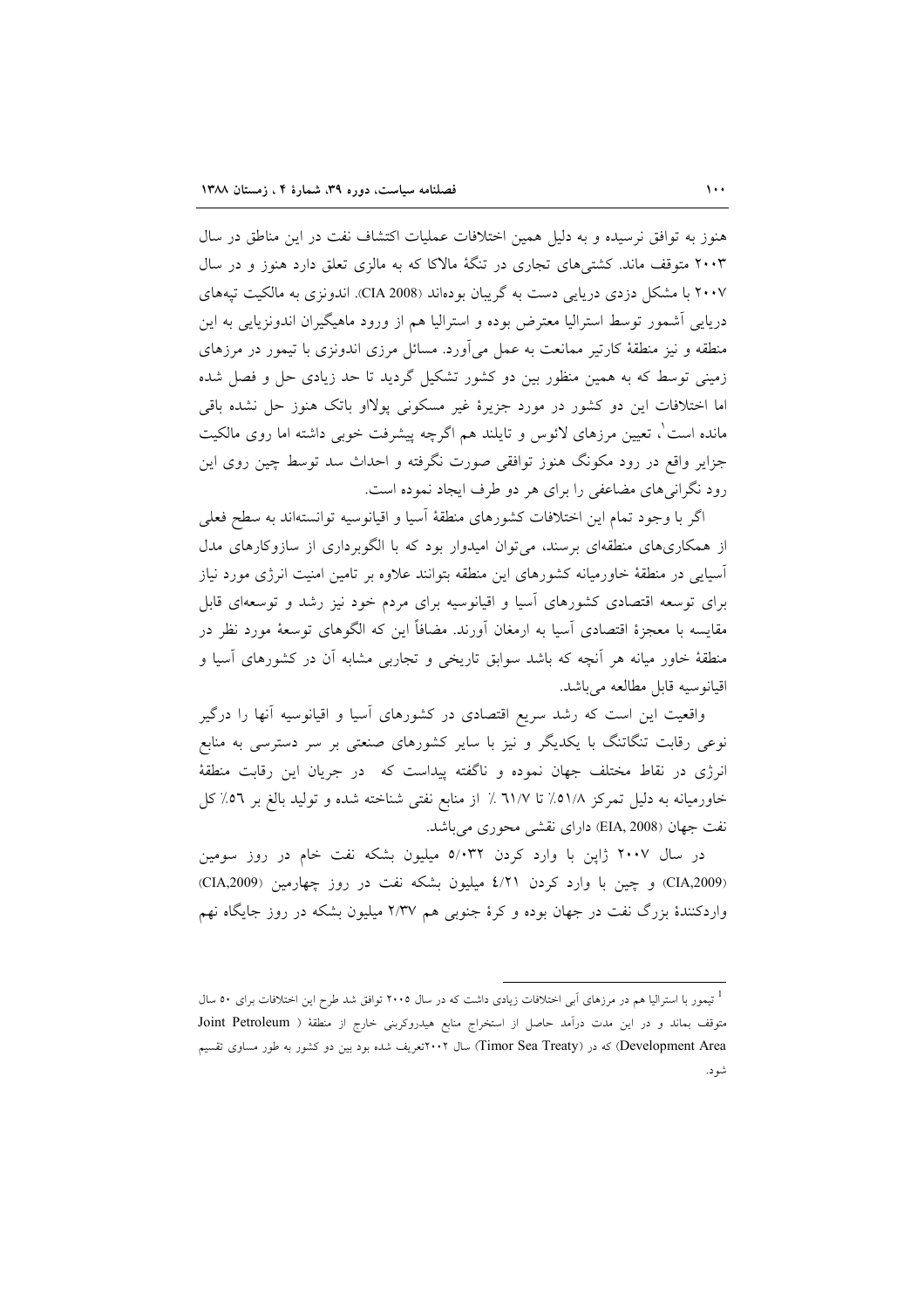(CIA,2009) واردات نفت جهان را به خود اختصاص داده بود' و این در حالی است که نیاز تمام کشورهای اَسیا و اقیانوسیه به نفت خاورمیانه هم گام با رشد سریع اقتصادی در این منطقه به شدت در حال افزایش بوده است.

ژاپن که در سال ۱۹۷۲ بیش از ۸۰٪ نفت مورد نیاز خود را از خاور میانه تامین می کرد به عنوان نخستین کشور دارای اقتصاد صنعتی پیشرفته در منطقهٔ آسیا و اقیانوسیه بعد از شوک نفتی سال ۱۹۷۳ تنوع بخشیدن به منابع تامین نفت (از طریق افزایش واردات از کشورهایی مثل اندونزی، مکزیک و حتی جمهوری خلق چین که در آن زمان صادر کنندهٔ نفت بود) را در دستور کار خود قرار داد چرا که بر اثر این شوک مردم ژاپن نخستین رشد منفی اقتصاد خود را طی سالهای پس از جنگ جهانی دوم تجربه نمودند. اما نتیجهٔ تمام این تلاشها تنها کاهش سهم خاورمیانه در تامین نفت ژاپن به ٦٧/٩٪ در ١٩٨٧ بود که آن هم دیری نیایید: جهشهای سریع اقتصادی چین این کشور را از سال ۱۹۹۳ به بعد نیازمند به وارد کردن نفت خام نمود و واردات نفت ژاپن از چین، اندونزی و مکزیک هم از سال ۱۹۹۰ کاهش یافت چرا که این کشورها خود با افزایش شدید تقاضای داخلی برای نفت مواجه بودند و نتیجتاً سهم خاور میانه در تامین نفت ژاپن از سال ۱۹۹۰ به بعد مجدداً افزایش یافت به طوری که در سال ۲۰۰۵ حدود ٩٠/٢٪ نفت خام وارداتي ژاپن از خاور ميانه تامين شده بود (Hisane, 2007).

در سال ۲۰۰٦ قیمت نفت به بیش از ۷۲ دلار برای هر بشکه رسید و نتیجتاً واردات نفت ژاپن از نقاط مختلف جهان با ۰/۸٪ کاهش نسبت به سال ۲۰۰۵ در مجموع به ۱/۵۳ میلیارد بشکه رسید. اما نگاهی به سهم خاور میانه در تامین نفت ژاپن نشان میدهد که این کشور در سال ۲۰۰٦ که با کاهش تقاضای داخلی برای نفت مواجه به میزان ۰/۸٪ مواجه تلاش کرد تا تمام این کاهش را متوجهٔ واردات نفت از خاورمیانه میانه نماید طوری که در سال ۲۰۰٦ خاور میانه ١٪ کمتر از سال ٢٠٠٥ تامین کنندهٔ نفت خام وارداتی ژاپن بود و وابستگی اقتصاد ژاپن به نفت خاور میانه در این سال به ۸۹/۲٪ رسیده بود (Hisane, 2007).

در میان کشورهای خاورمیانه هم تلاش ژاپن حداقل کردن میزان خطر پذیری سیاسی از طریق حداکثر کردن تنوع در منابع بوده طوری که در سال ۲۰۰٦ از عربستان ٤٥٨ میلیون ، از امارات متحده عربي ٣٨٧ ميليون و از ايران ١٧٦ ميليون بشكه نفت خريد يعني ٣٠٪ كل نفت

مقایسهٔ میزان واردات روزانهٔ این سه کشور با تولید (و نه صادرات) روزانه تنها ٤ میلیون بشکه نفت خام توسط دومین  $^1$ تولید کنندهٔ نفت اوپک ایران ارائه دهندهٔ برآورد خوبی از نیازهای به طور مستمر در حال افزایش کشورهای منطقهٔ آسیا و اقیانوسیه به نفت خاورمیانه خواهد بود.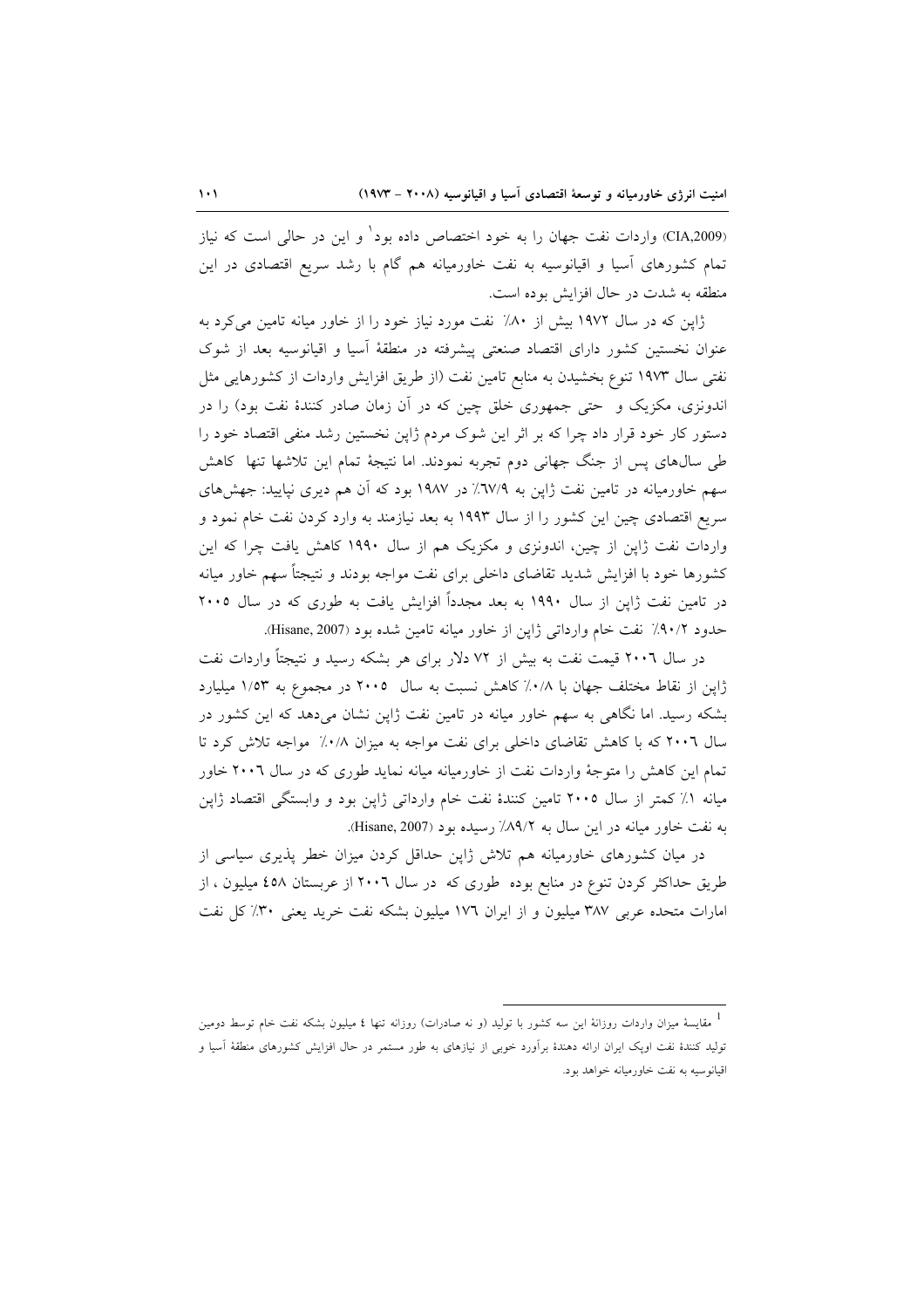خام وارداتی ژاپن در این سال از عربستان، ٢٥/٤٪ از امارات و ١١/٥٪ از ایران ْ و بقیه از سایر كشورها تامين شد (Hisane, 2007).

اگر به ترکیب واردات نفت ژاپن از سایر کشور مناطق جهان در سال ۲۰۰٦ دقت کنیم می بینیم که طی این سال برای نخستین بار واردات نفت ژاپن از روسیه با ۳/۵٪ افزایش به ۱۱ میلیون بشکه و واردات نفت ژاپن از افریقا با ۳۰/۵٪ افزایش به ۷۰ میلیون بشکه رسیده. با وجود این افزایشها روسیه در سال ۲۰۰٦ تامین کنندهٔ ۰/۷٪ و اَفریقا تامین کنندهٔ ٤/٤٪ کل واردات نفت ژاپن بوده است. در ژانویهٔ سال ۲۰۰۷ شرکت آیدمیتسو کوسان که دومین شرکت بزرگ پالایش نفت در ژاپن می باشد یک میلیون بشکه نفت خام از جمهوری آذربایجان برای تحویل به پالایشگاه آیچی در ماه مارس خریداری نمود. این خرید اولین خرید نفت خام ژاپن از جمهوری آذربایجان بود که شرکت اکتشاف نفت اینیکس هولدینگز ژاپن هم به عنوان یکی از شرکای شرکت بریتیش پترولیم روی ذخایر آن سرمایهگذاری کرده. این ارقام هر چند در مقایسه با سهم ۸۹/۲ درصدی خاورمیانه در تامین نفت ژاپن ناچیزی به نظر میرسند اما موید تلاشهای گستردهٔ شرکتهای نفتی ژاپنی برای ایجاد حداکثر تنوع در منابع تامین نفت و به ويژه از منابع خارج از خاورميانه مي باشد (Hisane, 2006).

هم چین و هم ژاپن حساب ویژهای برای تامین بخشی از نفت مورد نیاز خود از طریق خط لولهٔ سیبری شرقی به اقیانوس آرام (ایسیو) که بناست نفت خام سیبری روسیه را به چین، ژاپن و کره انتقال دهد باز کردهاند. پکن به منظور تشویق روسیه برای آغاز هر چه سریعتر کار احداث انشعابی از این خط لوله که بنا است پس از تکمیل آن توسط شرکت روسی ترانسنفت از ابتدای سال ۲۰۱۱ به مدت ۲۰ سال انتقال دهندهٔ روزانه ۳۰۰ هزار بشکه نفت خام شرکت روز نفت روسیه به چین باشد با پرداخت ۲۵ میلیارد دلار وام به روسیه که ده میلیارد دلار آن مستقيماً به ترانسنفت پرداخت گرديده موافقت نموده است. اين خط لوله وابستگي چين به واردات نفت از خاور میانه و نیز آفریقا را کاهش خواهد داد مضافاً این که از سال ۲۰۰۷ خط

در واقع ژاپن در سال ۲۰۰٦ در همسویی با سیاستهای امریکا برای افزایش فشارهای اقتصادی به ایران واردت نفت از " ایران را حدود ۱۷۹٪ نسبت به سال ۲۰۰۵ کاهش داد و با خرید ۱۵۲ میلیون بشکه نفت (۱۰/۲٪ کل واردات خود) از قطر .<br>تلاش کرد تا ظرفیتهای صادرات<sub>ی</sub> قطر را جایگزین ایران نماید. شرکت اکتشاف نفت اینپکس هولدینگز ژاپن هم در پاییز سال ۲۰۰٦ سهم خود در میدان نفتی آزادگان واقع در جنوب غربی ایران را از ۷۰٪ به ۱۰٪ تقلیل داد. البته این شرکت ژاپنی دلیل انصراف از سرمایهگذاری در میدان آزادگان را نه فشارهای امریکا که تلاشرهای ناکافی طرف ایرانی برای مین زدایی از زمینهای مربوط به این پروژه در مناطق هم مرز با عراق عنوان نمود. مضافاً این که در سال ۲۰۰٦ ژاپن ۱۵ میلیون بشکه نفت هم از عراق وارد كرد كه اين رقم نسبت به سال ٢٠٠٥ ٧٧/٢٪ افزايش داشت(Hisane, 2007).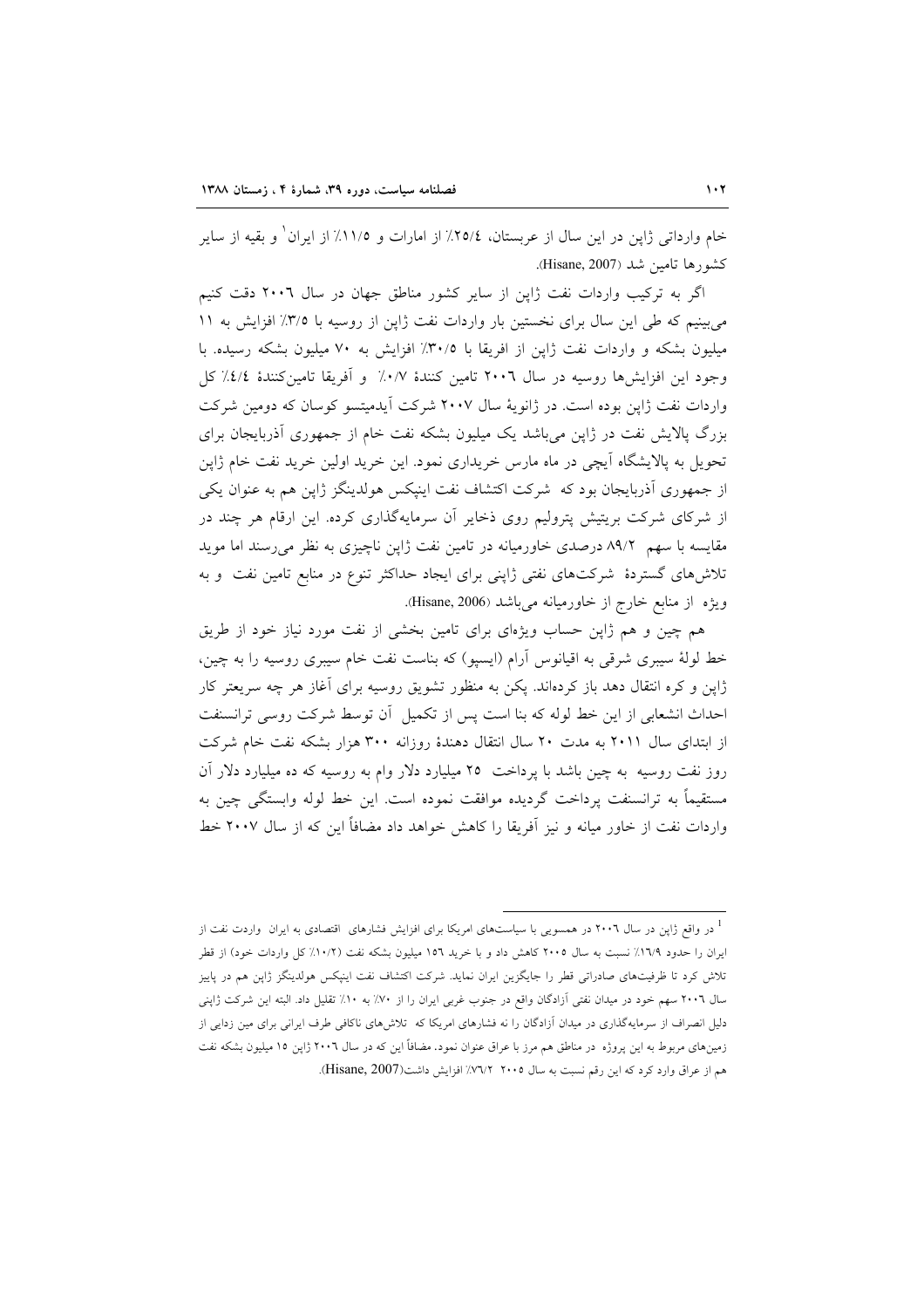لولهای به ظرفیت ۱۲۰ هزار بشکه در روز از قزاقستان هم در حال انتقال نفت خام به غرب چين بو ده است (Ausick,2009).

علاوه بر رشد صنایع جدید، گسترش زندگی به سبک جدید در چین نیز مانند سایر کشورهای منطقهٔ آسیا– اقیانوسیه قویاً مستلزم وجود منابع با ثبات تامین انرژی ً میباشند. در سال ۲۰۰۵ تعداد خودروهای شخصی در چین ۱۸/۵۲ میلیون دستگاه بود که در سال ۲۰۰٦ به بیش از ۲۰ میلیون دستگاه رسید و پیشبینی شده که تا سال ۲۰۲۰ این رقم به حداقل ۱٤۰ میلیون دستگاه خودرو خواهد رسید Business Report ,2006).' یکن دیگر نه فقط شهر دوچرخهها نیست بلکه در پایان سال ۲۰۰۸ این شهر پایتخت کشوری بود که بیش از ۲٤ میلیون دستگاه انواع خودروهایی موتوری در بخشحمل و نقل غیر نظامی آن به خدمت گرفته شده و از این تعداد بیش از ٤١ میلیون خودرو تحت مالکیت خصوصی طبقهٔ متوسط نوظهور چین بوده طوری که نرخ رشد تعداد اتومبیل های شخصی جمهوری خلق چین در سال ۲۰۰۸ نسبت به ۲۰۰۷ بیش از ۲۸٪ میباشد (NBS of China, 2009).

به این ترتیب مشخص است که منطقهٔ آسیا و اقیانوسیه اولاً برای برآورده ساختن نیازهای خود به حاملهای انرژی به رغم تمام تلاشها برای سرمایهگذاری در افریقا، آسیای میانه و سیبری همچنان به شدت وابسته به منطقهٔ خاورمیانه باقی مانده و ثانیاً کشورهای این منطقه به سرعت خود را در رقابت شدید با یکدیگر و نیز با سایر کشورهای جهان از جمله امریکا و قدرتهای اروپا برای دسترسی به منابع تامین انرژی میبینند.

مضافاً این که رشد سریع اقتصادی کشورها در سایر نقاط جهان از جمله در ایران و دیگر کشورهای خاورمیانه نیز می تواند با افزایش مصرف داخلی انرژی، این کشورها را همچون هند و پاکستان به رقبای بالقوه در بازار مصرف نفت و فرآوردههای نفتی بدل نماید. چنین وضعیتی علاوه بر نیاز به سرمایهگذاری روی به کار گیری انرژیهای نو و استفادهٔ بهینه از منابع موجود، اهمیت وجود ثبات در منطقهٔ خاورمیانه را دست کم در حد "حفظ وضع موجود" برای کشورهای اَسیا و اقیانوسیه به واقعیتی بدل ساخته که در گذشتهای نه چندان دور منحصراً دغدغهٔ قدرتهای صنعتی غرب تلقی می شد و کشورهای آسیایی همواره توانسته بودند با تنوع بخشیدن به منابع تامین انرژی خود آن را مشکل دیگران بیندارند.

واقعیت این است سیاستهای امریکا در قبال کشورهای خاور میانههم شباهت زیادی به سیاستهای این کشور در منطقهٔ آسیا و اروپا داشته است. طی دوران جنگ سرد امریکا در خاورمیانههم در صدد ایجاد اتحادهای منطقهای علیه گسترش نفوذ کمونیسم بود. با پایان جنگ

<sup>&</sup>lt;sup>1</sup> در کشورهایی مثل کره، استرالیا و ژاپن به ازای هر نفر جمعیت بیش از یک دستگاه خودروی شخصی وجود دارد.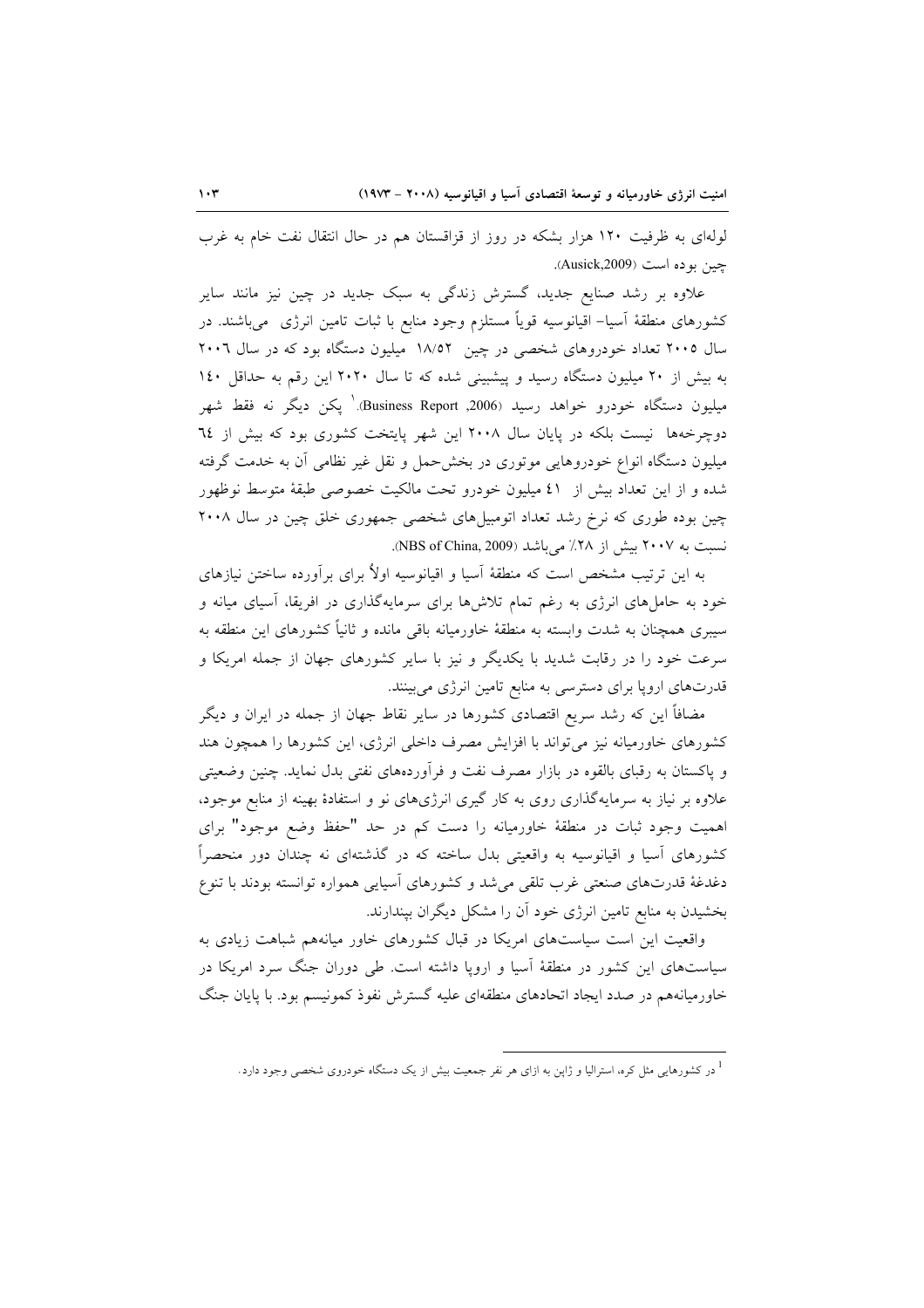سرد و آغاز ماجرای اشغال کویت توسط عراق امریکا سعی کرد در نقش ٍ متوازن کنندهٔ قدرت عراق (و ایران) در منطقه حضور نظامی خود را تضمین نماید و در حال حاضر هم به عنوان متوازنکنندهٔ نفوذ ایران، قدرت هلال شیعی، مبارزه با تروریسم ً و … به انعقاد قراردادهای دو جانبه با کشورهای منطقه پرداخته پایگاههای زمینی، هوایی دریایی احداث کرده و سعی می کند تا حدودی مواضع برخی کشورهای منطقه را علیه برخی دیگر به هم نزدیک کند. در حال حاضر تنها قدرت فرامنطقهای دارای پایگاه نظامی در خاورمیانه ایالات متحدهٔ امریکا میباشد. اما در منطقه خليج فارس امارات متحدهٔ عربي از ١٩٩٥ با فرانسه پيمان دفاعي داشته و فرانسه در ژانویهٔ ۲۰۰۸ با درخواست امارات برای آغاز عملیات احداث یک پایگاه نظامی فرانسوی در ابوظبی که از سال ۲۰۰۹ عملیاتی خواهد شد موافقت نمود (Moore, 2008). اگر چه این پایگاه که کل پرسنل هوایی، دریایی و زمینی مستقر در آن ٤٠٠ نفر خواهند بود از نظر نظامی بیشتر جنبهٔ سمبلیک دارد اما با توجه به خریدهای نظامی (قرارداد ٦/٨ میلیارد دلاری سال ٢٠٠٨ امارات با فرانسه برای خرید ٦٣ فروند میراژ ٢٠٠٠ و ٣٩٠ دستگاه تانک ای|ماکس 65) می توان پذیرفت که کشورهای منطقهٔ خلیج فارس هم دست کم به اندازهٔ کشورهای آسیا و اقیانوسیه در جستجوی متوازن کنندهٔ فرا منطقهای هستند. البته از آنجایی که خاندانهای حاکم بر این کشورها از قدرتهای خارجی برای ایجاد توازن در برابر قدرت ملتهای خود هم استفاده می کنند حتی تغییر سیاستهای کشوری مثل ایران در این منطقه دست کم در آیندهٔ نزدیک به هیچ وجه نمیتواند نیاز کشورهای منطقه به متوازن کنندههای فرا منطقهای را به کلی منتفی ساز د ْ.

<sup>.&</sup>lt;br>در حکایتهای فارسی داستان قصابی نقل شده که هنگام شکستن استخوان با ساطور، پریدن تکه استخوانی کوچک باعث . جراحت چشمش می شود. قصاب نزد حکیم محل رفته ً و حکیم هم که در کار خود استاد بود، بدون خارج کردن تکه استخوان، چند نوع دارو مسکن در چشم او چکانده و چشمش را میبندد و مدتها هر روز، قصاب نزد حکیم رفته به ازای زحمات بی٫دریغ حکیم مقداری گوشت مرغوب برایش می٫برد و حکیم هم کار سابقش را تکرار میکرد تا این که یک روز عدهای حکیم را برای دیدن بیماری به شهری دیگر میبردند.

قصاب مجدداً برای مداوای روزانه همراه با گوشت به محکمهٔ حکیم آمده و در میزند و در غیاب حکیم دستیار جوان او چشم قصاب را معاینه کرده استخوان را از زخم چشم خارج نموده و چشمش را پانسمان میکند و به این ترتیب در مدت کوتاهی که حکیم نبود زخم چشم قصاب بهبود یافته و جریان گوشت مرغوب روزانه نیز قطع میشود. حکیم که از سفر بر میگردد ضمن پرس و جو از دستیار جوان خود در مورد کار و بار محکمه و بیماران در مدت مسافرت، از او میپرسد راستی قصاب برای تعویض مرهم چشمش پیش تو نیامد؟ دستیار هم با خوشحالی میگوید چرا اما من هنگام تعویض مرهم چشم او را معاینه کرده یک استخوان کوچک لای زخم چشمش دیدیم که وقتی آن را از زخم خارج کرده و درمان شما را ادامه دادم چشمش ظرف چند روز خوب شد. حکیم نگاهی به دستیار جوان خود کرد و گفت، بله تو اَن استخوان کوچک را لای زخم چشم قصاب دیدی، اما اَنچه ندیدی گوشت مرغوب و تازهای بود که به واسطهٔ وجود اَن استخوان، قصاب هر روز هنگام تعویض پانسمان چشمش برایمان میآورد. واقعیت این است که تکنیکهای ایجاد توازن توسط متوازن کنندههای فرا منطقهای در بسیاری از موارد با شیوههای مورد استفاده توسط حکیم در این حکایت فارسی بی شباهت نیست.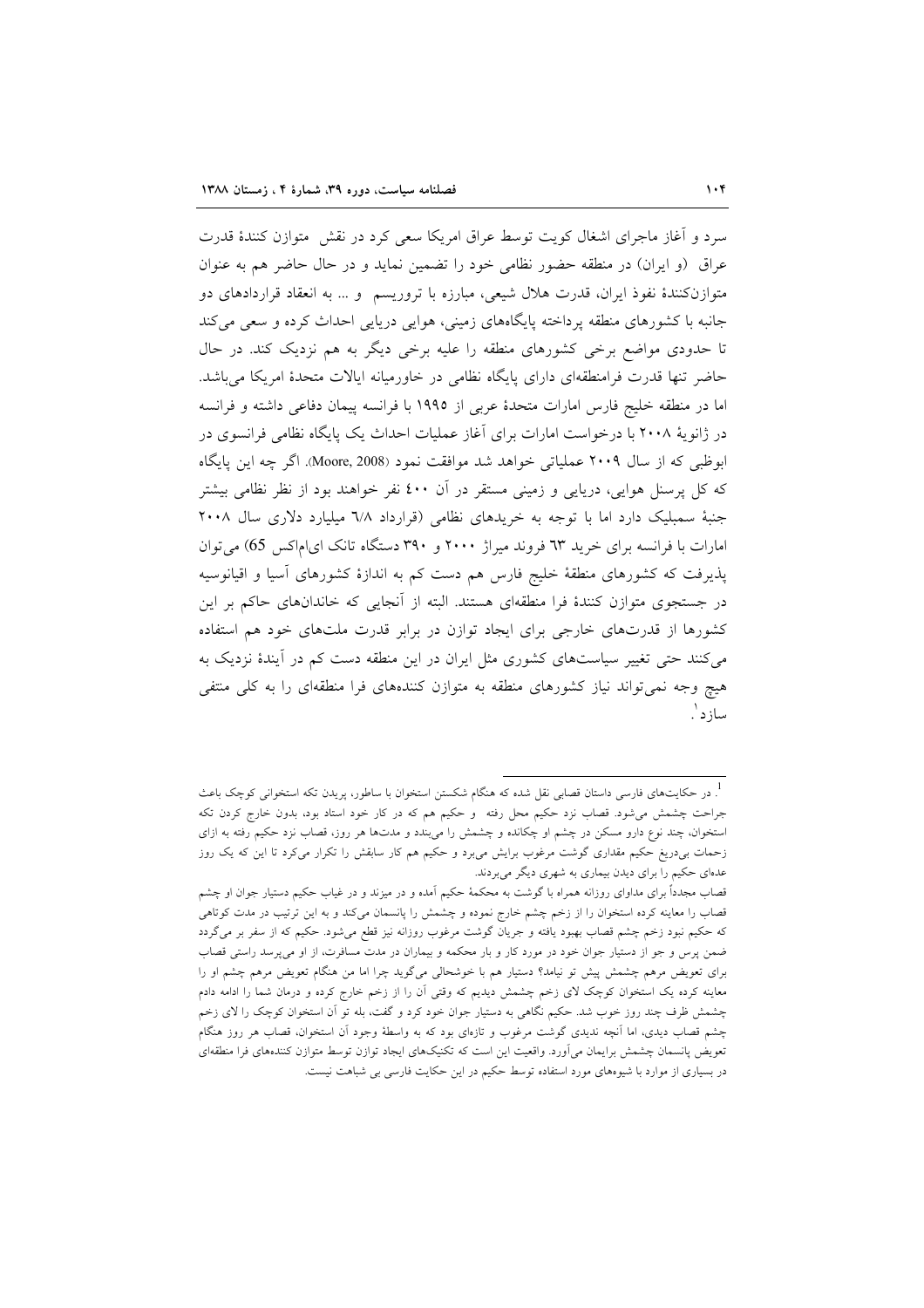# نتيجه

رشد سریع و توسعهٔ اقتصادی ً در منطقهٔ اسیا و اقیانوسیه باعث افزایش شدید نیاز به منابع انرژی در این منطقه از جهان گردیده است. در حال حاضر قدرتهای نوظهور اقتصادی در آسیا و اقیانوسیه (جمهوری خلق چین و ژاپن) جایگاه دوم و سوم را در واردات نفت جهان دارا بوده و نهمین وارد کنندهٔ نفت جهان (کرهٔ جنوبی) هم در این منطقه قرار دارد. این کشورها در عین رقابت با یکدیگر برای دسترسی به منابع انرژی روسیه و افریقا در حالی بیش از ۲۰٪ نفت مورد نیاز خود را از کشورهای خاور میانه وارد میکنند که کشورهای عرب تولیدکنندهٔ نفت منطقهٔ خاورمیانه به طور سنتی در حوزهٔ امنیتی قدرتهای امریکایی <sup>—</sup> اروپایی قرار داشته و تا به امروز هرگز به قدرتهای دیگر مناطق جهان اجازهٔ ایفای نقش نه در سازوکارهای سیاسی و نه در ترتیبات امنیتی این منطقه داده شده. این در حالی است که بروز هر مشکلی در بازار انرژی تاثیر شدیدا منفی بر رشد و توسعهٔ اقتصادی قدرتهای نوظهور منطقهٔ اسیا و اقيانوسيه خواهد داشت.

## منابع و مآخذ:

- 1. US Central Intelligence Agency (2008): **Military Expenditures (Dollar Figure)** in **The World Factbook**,**.** Available (1 March 2008) online at:
- *https://www.cia.gov/library/publications//the-world-factbook/rankorder/2067rank.html* 2. U.S. Energy Information Administration (March 3, 2009): "**World Proved Reserves of Oil**
- **and Natural Gas, Most Recent Estimates**" Available (5 October 2009) online at: *http://www.eia.doe.gov/emeu/international/reserves.html*
- 3. US Central Intelligence Agency: **Korea, South** in **The World Factbook** (28 February, 2008). Available (1 March 2008) online at:
	-
- *https://www.cia.gov/library/publications/the-world-factbook/print/ks.html* 4. US Central Intelligence Agency: **Japan** in **The World Factbook** (28 February, 2008). Available (1 March 2008) online at:
	- *https://www.cia.gov/library/publications/the-world-factbook/print/ja.html*
- 5. Indonesia Matters (30 March, 2007): **UN Resolution 1747**. Available (1 March 2008) online at: *http://www.indonesiamatters.com/1189/iran-1747/*
- 6. ANTARA (28 March 2007): "**RI has proper reason to support sanction on Iran**". Available (1 March 2008) online at:
	- *http://www.antara.co.id/en/print/?id=1175067966*
- 7. "**Washington Signals a New Era of Military Cooperation**," ABC Radio Australia, November 7, 2006, retrieved from: "U.S. Strategic and Defense Relationships in the Asia-Pacific Region". Available (1 March 2008) online at: *http://www.fas.org/sgp/crs/row/RL33821.pdf*
- 8. Sir Percy Spender, **Exercises in Diplomacy: The ANZUS Treaty and the Colombo Plan**, (Sydney: Sydney University Press, 1969) pp.150-151.
- 9. Kim Beazley, "**Whither the San Francisco Alliance System?**" Australian Journal of International Affairs, Vol. 57, No. 2, p. 328, July 2003.
- 10.William Cole, "**RIMPAC Part of New Wave in the Pacific**," Honolulu Advertiser, June 25,2006, retrieved from "U.S. Strategic and Defense Relationships in the Asia-Pacific Region". Available (1 March 2008) online at: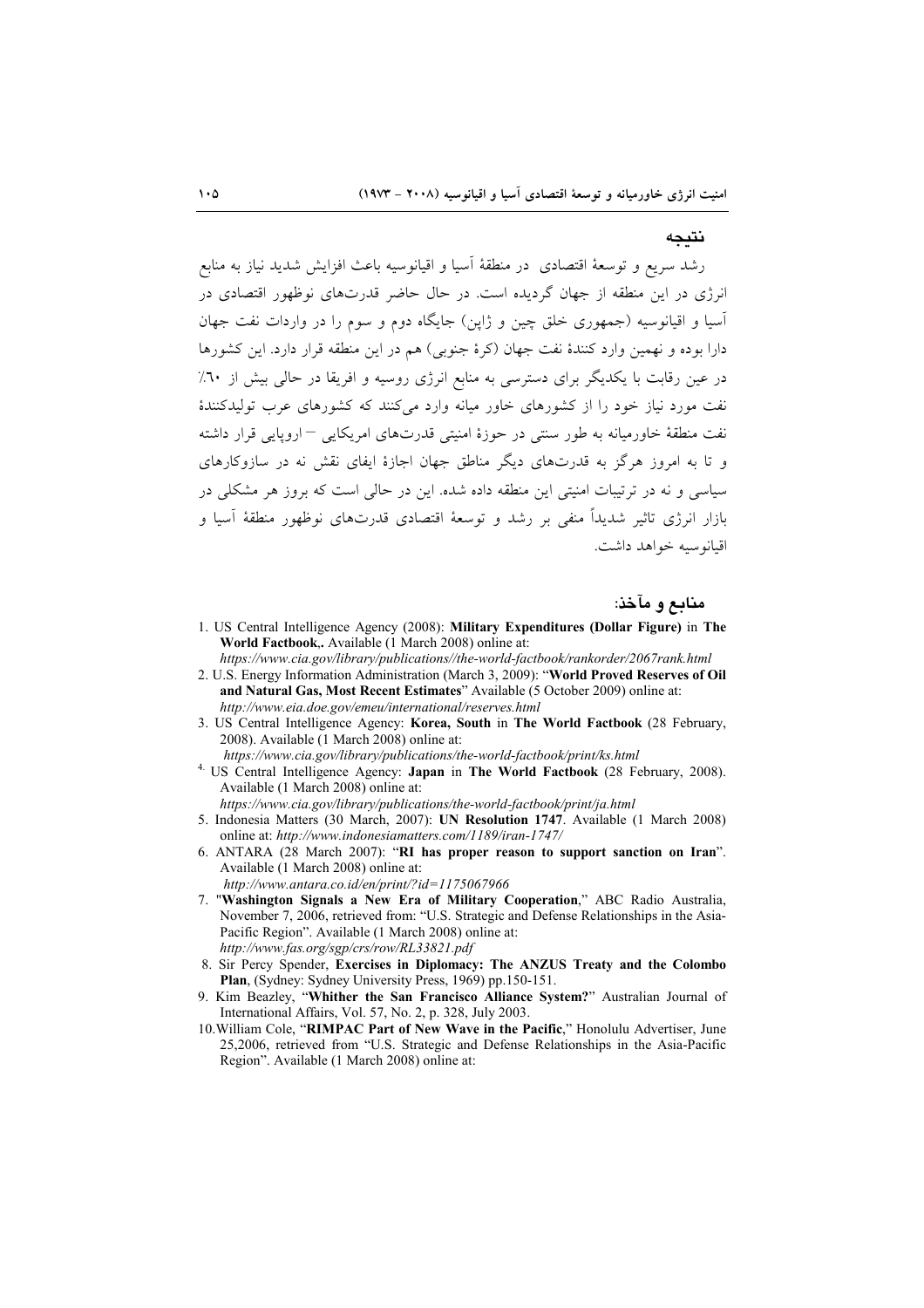*http://www.fas.org/sgp/crs/row/RL33821.pdf* 

- 11. Don Oberdorfer, "**The United States and South Korea: Can This Alliance Last?**" Policy Forum, November 17, 2005. Available (1 March 2008) online at:  *http://www.nautilus.org/fora/security/0593Oberdorfer.html*
- 12. Scott Snyder, "**The Beginning of the End of the U.S.-R.O.K. Alliance**," PACNET, August 26, 2004. retrieved from: "US Policy to North Korea and the Relationship between South and North Korea". Available (1 March 2008) online at:  *http://www.sejong.org/Pub\_st/PUB\_ST\_DATA/kst002-12.pdf*
- 13. Global Views Team, **The United States and the Rise of China and India**, The Chicago Council on Global Affairs, 2006.
- 14. Carin Zissis, "**The Fragile U.S.-South Korean Alliance,**" Council on Foreign Relations, September 14, 2006.
- 15. Balita News (April 17, 2009)"**Exercise Balikatan 2009: A highlight of robust RP-US partnership**" Available (15 December 2009) online at: http://balita.ph/2009/04/17/exercise-balikatan-2009-a-highlight-of-robust-rp-uspartnership/
- 16. The US Army (2009): "**Cobra Gold**" Available (15 December 2009) online at: http://www.usarpac.army.mil/cobragold.html
- 17. Michael Lankowski, "**America's Asian Alliances in a Changing World**," Australian Journal of International Affairs, Vol. 57, no.1, 2003.
- 18. Gopal Ratnam, "**U.S. Asia Policy Faces Myriad Challenges**" Defense News, June 13, 2005.
- 19. Kim Beazley "**Whither the San Francisco Alliance System?**" Australian Journal of International Affairs, July 2003.
- 20. The US Army (2009): "**Cobra Gold**" Available (15 December 2009) online at: http://www.usarpac.army.mil/cobragold.html
- 18. Global Views 2006 Team, **The United States and the Rise of China and India**, The Chicago Council on Global Affairs, 2006.
- 19. US Central Intelligence Agency: **Korea, South** in **The World Factbook**: (28 February, 2008). Available (1 March 2008) online at:
	- *https://www.cia.gov/library/publications/the-world-factbook/print/ks.html*
- 20. US Central Intelligence Agency: **Japan** in **The World Factbook** (28 February, 2008). Available (1 March 2008) online at:

*https://www.cia.gov/library/publications/the-world-factbook/print/ja.html*

- 21. The International Court of Justice Press Release 2002/39 (The Hague, 17 December 2002): **The Court finds that sovereignty over the islands of Ligitan and Sipadan belongs to Malaysia**. Available (1 March 2008) online at: *http://www.icjcij.org/docket/index.php?pr=343&code=inma&p1=3&p2=3&p3=6&case=102&k=df*
- 22. US Central Intelligence Agency: **Malaysia** in **The World Factbook** (28 February, 2008). Available (1 March 2008) online at: *https://www.cia.gov/library/publications/the-worldfactbook/print/my.html*
- 23. U.S. Energy Information Administration (EIA) (October, 2008): "**Petroleum Data, Reports, Analysis, Surveys**" Available (5 October 2009) online at: *http://www.eia.doe.gov/emeu/international/oilproduction.html*
- 24. US Central Intelligence Agency: **Japan** *in* **The World Factbook** (2009) available (5 October 2009) online at:
- *https://www.cia.gov/library/publications/the-world-factbook/geos/ja.html*
- 25. US Central Intelligence Agency: **China** in **The World Factbook** (2009) available (5 October 2009) online at:

*https://www.cia.gov/library/publications/the-world-factbook/geos/ch.html*

26. US Central Intelligence Agency**: South Korea** in **The World Factbook** (2009) available (5 October 2009) online at:

*https://www.cia.gov/library/publications/the-world-factbook/geos/ks.html*